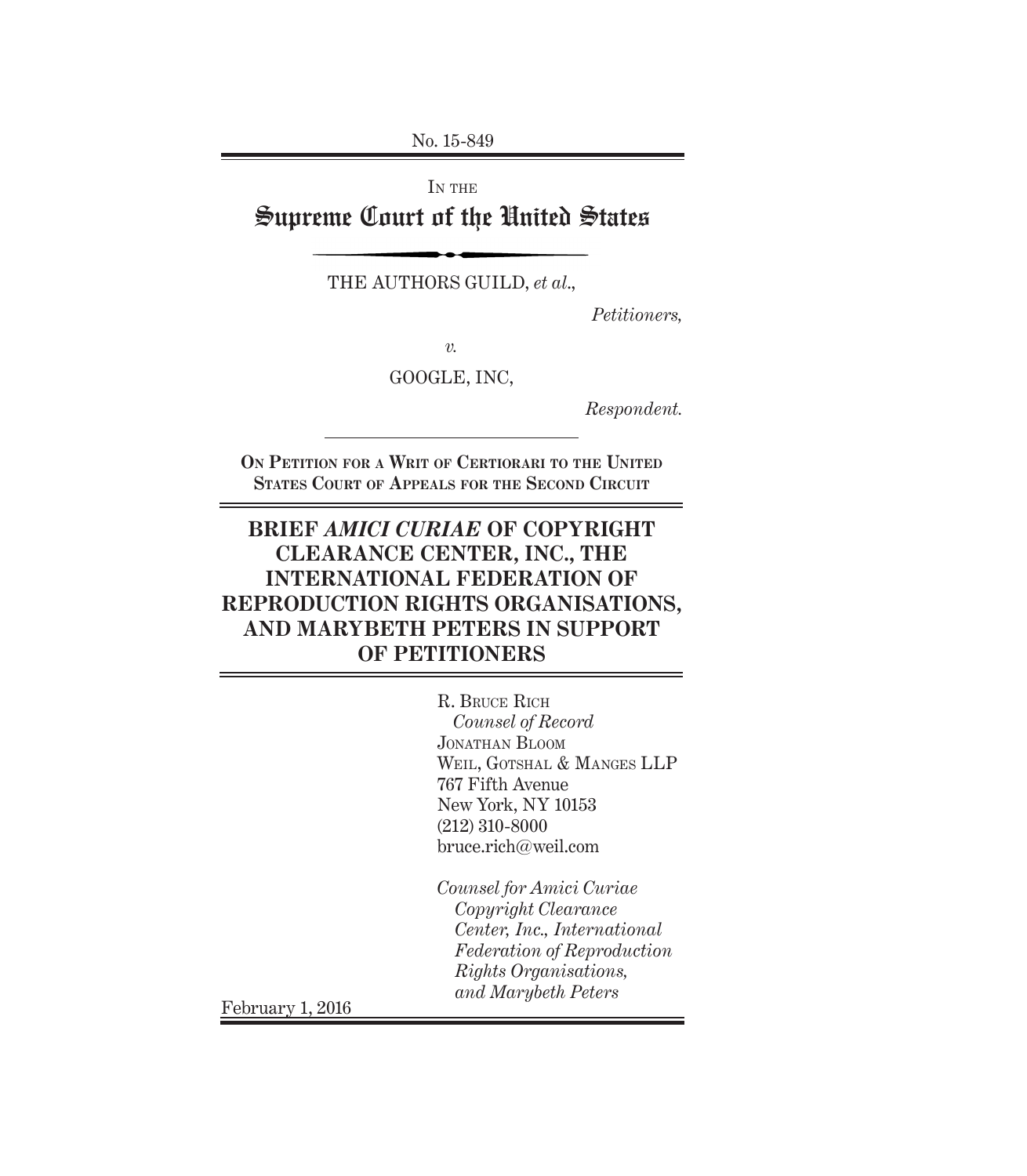### **TABLE OF CONTENTS**

| Page                                                                                                                |
|---------------------------------------------------------------------------------------------------------------------|
| TABLE OF CONTENTS                                                                                                   |
| TABLE OF CITED AUTHORITIES  ii                                                                                      |
|                                                                                                                     |
| $\mathop{\rm SUMMARY}\nolimits$ OF ARGUMENT $\ldots \ldots \ldots \ldots \ldots \ldots 5$                           |
|                                                                                                                     |
| I.<br>SUBSTITUTABILITY FOR THE<br>ORIGINAL WORK IS NOT THE SOLE<br>MEASURE OF MARKET HARM6                          |
| II. THE COURT OF APPEALS<br>FORECLOSED A LEGITIMATE<br>LICENSING MARKET $\ldots \ldots \ldots \ldots \ldots \ldots$ |
|                                                                                                                     |

*i*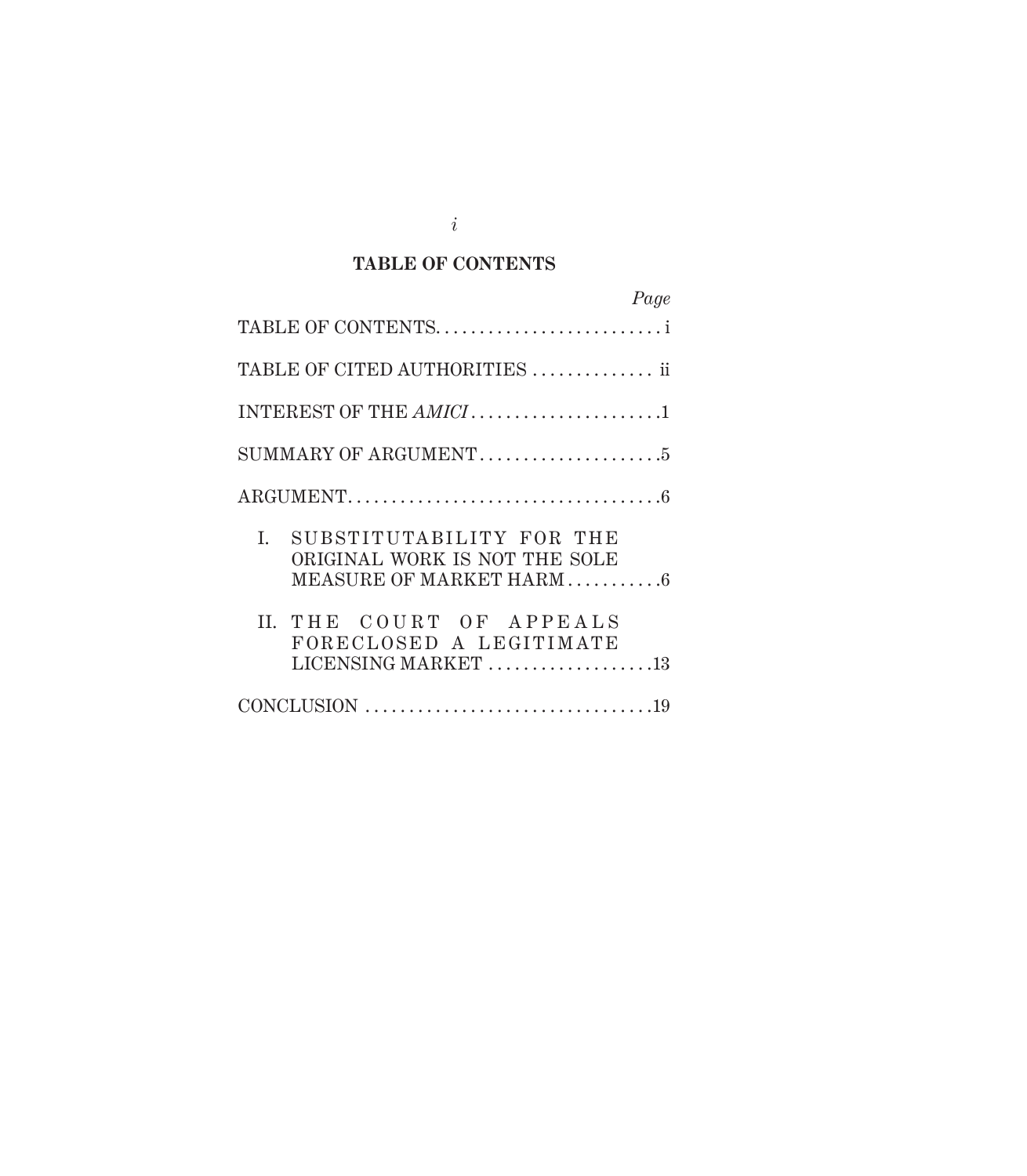# **TABLE OF CITED AUTHORITIES**

# *Page(s)*

### **Cases**

| Am. Geophysical Union v. Texaco, Inc.,                                                                                    |
|---------------------------------------------------------------------------------------------------------------------------|
| Am. Geophysical Union v. Texaco, Inc.,<br>802 F. Supp. 1 (S.D.N.Y. 1992), aff'd,                                          |
| Associated Press v. Meltwater U.S. Holdings, Inc.,<br>931 F. Supp. 2d 537 (S.D.N.Y. 2013) 12-13                           |
| Campbell v. Acuff-Rose Music, Inc.,                                                                                       |
| Castle Rock Entm't, Inc. v. Carol Publ'g Group, Inc.,                                                                     |
| Eldred v. Ashcroft,                                                                                                       |
| Harper & Row Publishers, Inc. v. Nation Enters.,<br>471 U.S. 539 (1985). $\dots$ . $\dots$ . $\dots$ . $\dots$ . $10, 14$ |
| Pac. & S. Co. v. Duncan,                                                                                                  |
| Princeton Univ. Press v. Mich. Document<br>Servs., Inc.,                                                                  |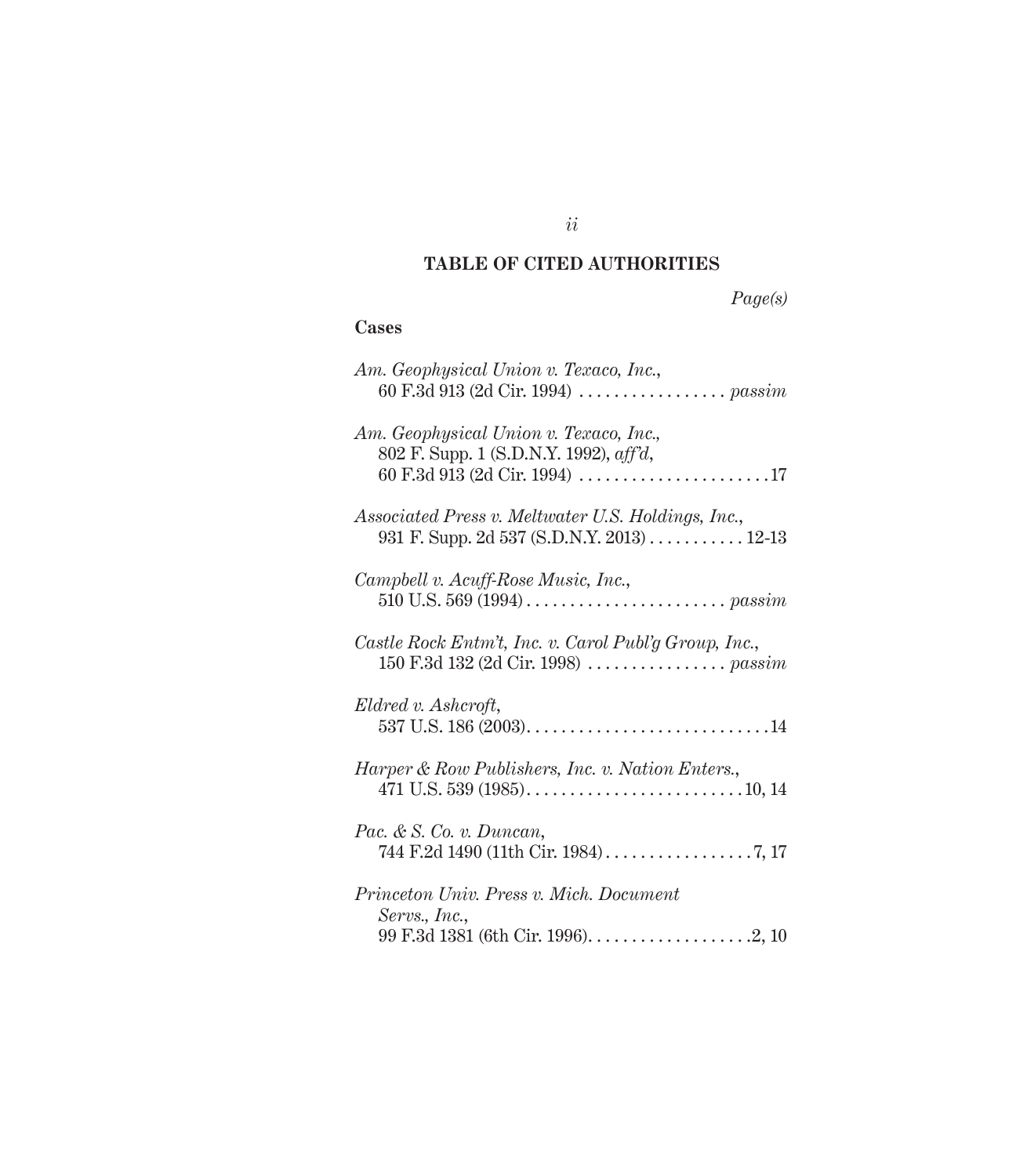# *Cited Authorities*

|                                                    | Page(s) |
|----------------------------------------------------|---------|
| Sony Corp. of Am. v. Universal City Studios, Inc., |         |
| Video Pipeline, Inc. v. Buena Vista Home           |         |
| $Entm't$ , Inc.,                                   |         |
|                                                    |         |

## **Statutes and Other Authorities**

| H.R. Rep. No. 90-83, 90th Cong., 1st Sess. (1968)1                                                                                                                               |
|----------------------------------------------------------------------------------------------------------------------------------------------------------------------------------|
| S. Rep. No. 93-983, 93rd Cong., 2d Sess. (1974)1                                                                                                                                 |
| S. Rep. No. 94-473, 94th Cong., 1st Sess. $(1975)$ 1                                                                                                                             |
| Microsoft, "Book search winding down," Bing<br>Search Blog (May 23, 2008), https://blogs.<br>bing.com/search/2008/05/23/book-search-<br>winding-down/ (accessed Jan. 27, 2016)16 |
| Miguel Helft, "Microsoft Will Shut Down Book Search<br>Program," N.Y. TIMES (May 24, 2008), http://www.<br>nytimes.com/2008/05/24/technology/24soft.                             |

## *iii*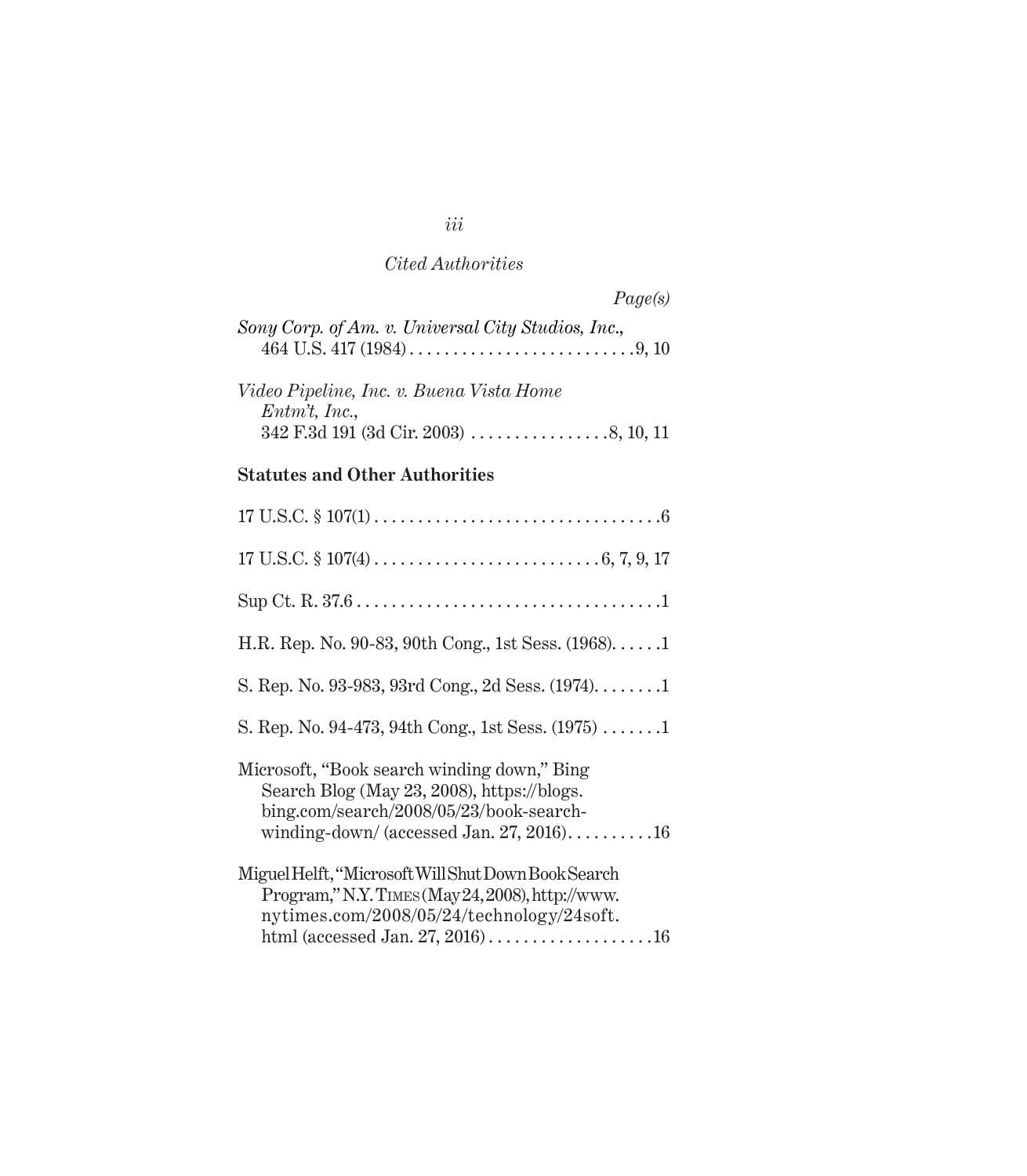## *Cited Authorities*

*Page(s)*

| Stephanie Condon, "Google reaches \$125 million |  |
|-------------------------------------------------|--|
| settlement with authors," CNET (Oct. 28,        |  |
| 2008), http://www.cnet.com/news/google-         |  |
| reaches-125-million-settlement-with-authors/    |  |
|                                                 |  |

*iv*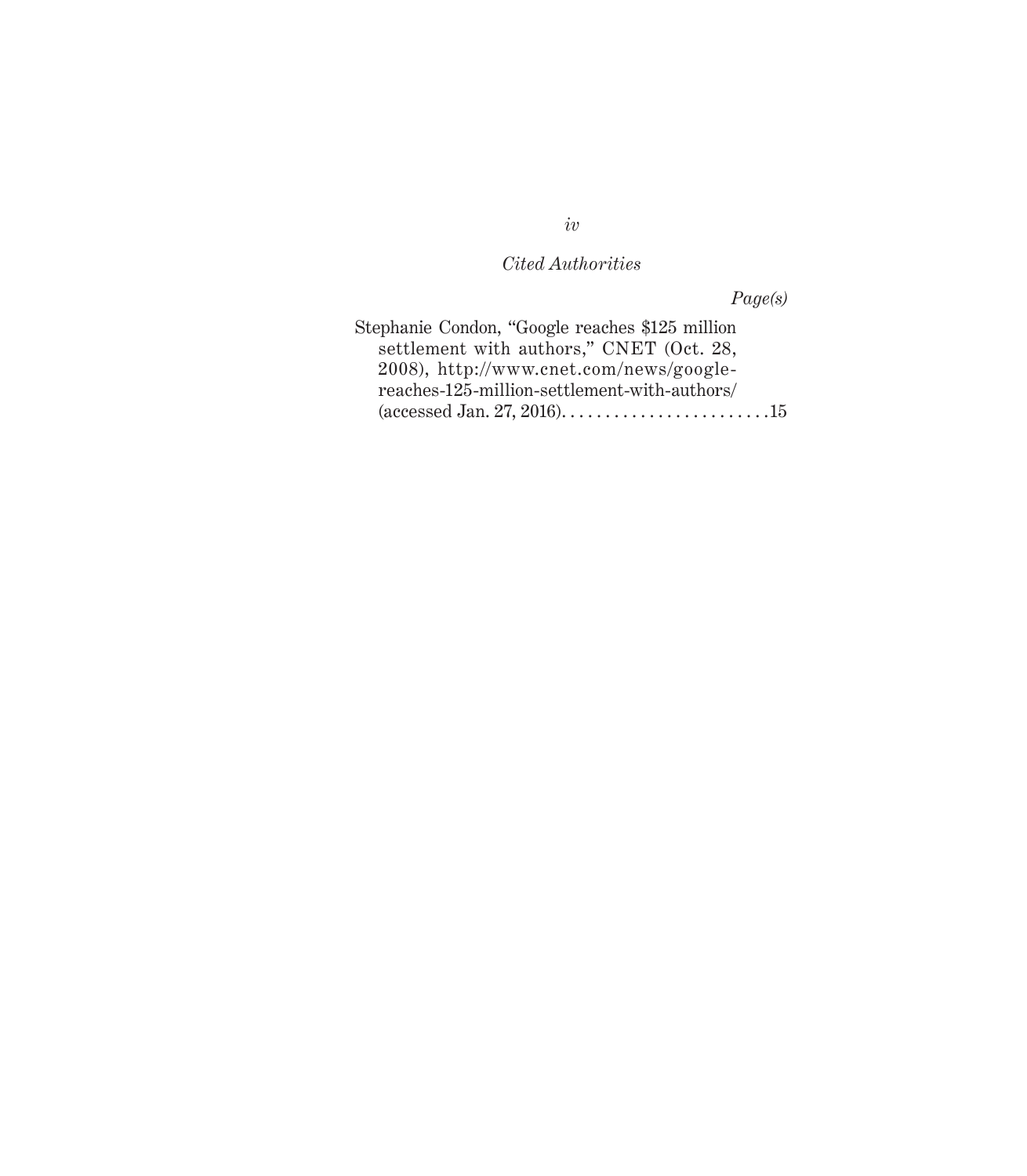#### **INTEREST OF THE** *AMICI***<sup>1</sup>**

The world's largest licensing organization for textbased copyrighted works, **Copyright Clearance Center, Inc. (CCC)** was established in 1977 by a consortium of publishers, authors, and copyright users in response to Congress's recommendation that an efficient mechanism be devised to license then-prevalent – but potentially detrimental to copyright interests – photocopying. *See*  S. Rep. No. 93-983, 93rd Cong., 2d Sess. at 122 (1974): H.R. Rep. No. 90-83, 90th Cong., 1st Sess., at 33 (1968); S. Rep. No. 94-473, 94th Cong., 1st Sess. at 70-71 (1975). CCC opened on January 1, 1978, the day the Copyright Act of 1976 took effect.

A not-for-profit corporation, CCC acts as a centralized clearinghouse for the granting of reproduction rights for books, journals, newspapers, and other works to corporate, academic, and other users. CCC obtains by contract the nonexclusive right to issue licenses and grant permissions on behalf of tens of thousands of authors and commercial, academic, and non-profit publishers, both domestic and foreign; issues such licenses; and remits the royalties collected, net of expenses, to participating rightsholders.

 As methods of reproduction have expanded, particularly in the digital age, so too have CCC's license offerings. CCC offers a variety of pay-per-use permissions

<sup>1.</sup> Pursuant to Rule 37.6, Amici affirm that no counsel for a party authored this brief in whole or in part and that no person other than Amici and their counsel made a monetary contribution to its preparation or submission. The parties' letters of consent to the filing of amicus briefs are on file with the Clerk's office.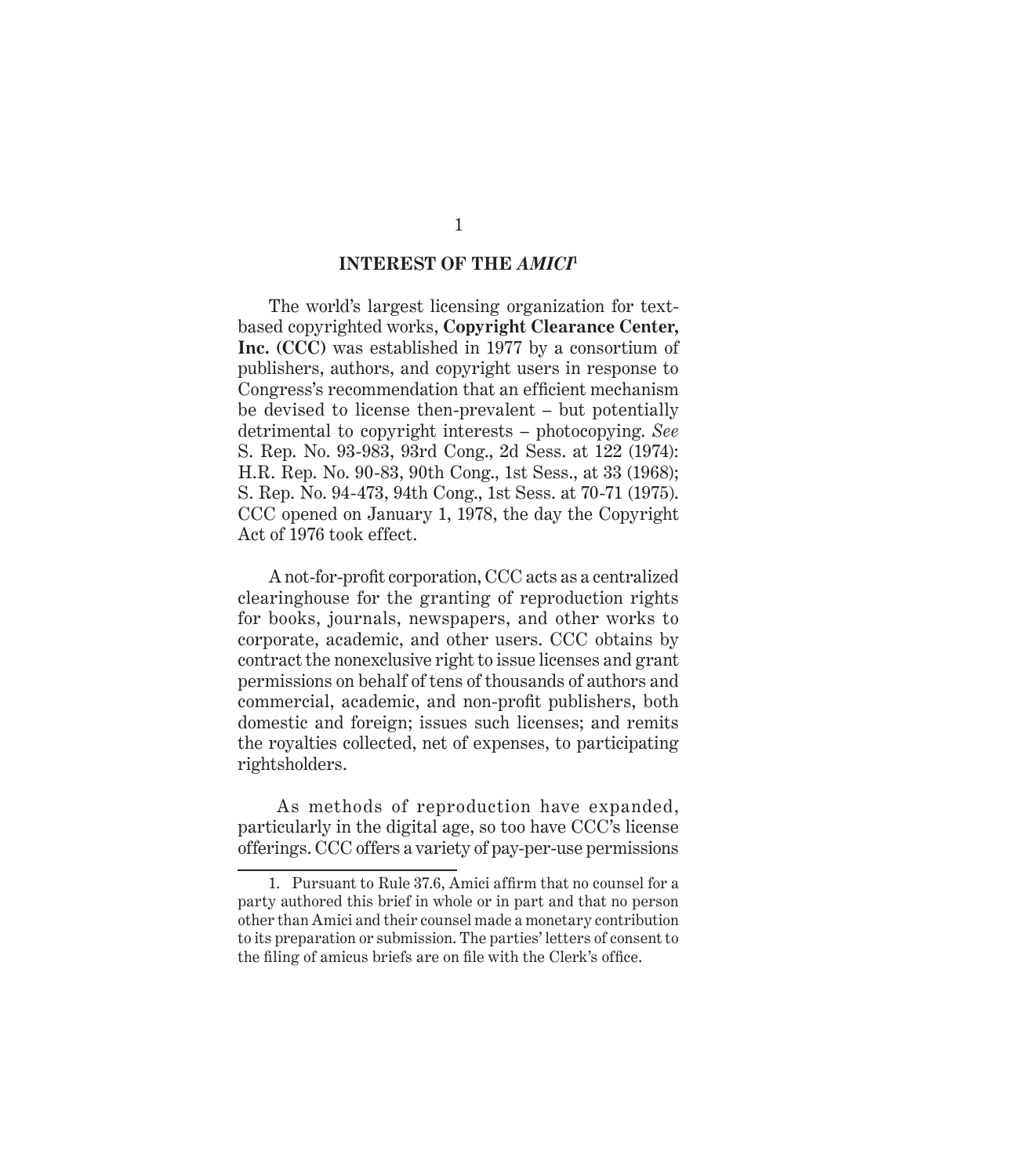services and annual repertory licenses suiting the needs of commercial and non-commercial users, including educational institutions wishing to provide teaching materials to students and Fortune 500 and smaller companies wishing to perform research and development. Tens of millions of works are covered by the various licenses offered by CCC. In its 2015 fiscal year, CCC returned over \$200 million in reproduction royalties to rightsholders worldwide.

From its unique U.S. vantage point, CCC can attest to the ability of rightsholders and users of copyrighted materials alike to adapt to evolving technology in ways that serve their respective goals while, at the same time, fulfilling the policies undergirding our copyright system. For nearly forty years, CCC has worked collaboratively with rightsholders and users to fashion efficient and costeffective licenses that accommodate users' ever-increasing demands for instantaneous access to copyrighted materials while honoring the legitimate expectation of rightsholders that significant takings of their works require permission and suitable compensation.

The efficacy of CCC's efforts as a licensing intermediary has been cited by courts adjudicating fair use disputes. *See, e.g.*, *Am. Geophysical Union v. Texaco Inc.*, 60 F.3d 913, 930 (2d Cir. 1994); *Princeton Univ. Press v. Mich. Document Servs., Inc.*, 99 F.3d 1381, 1384 (6th Cir. 1996) (en banc). That recognition has helped shape copyright law and has fostered the development and growth of workable licensing solutions that facilitate copyright-compliant access to a vast number of copyrighted works.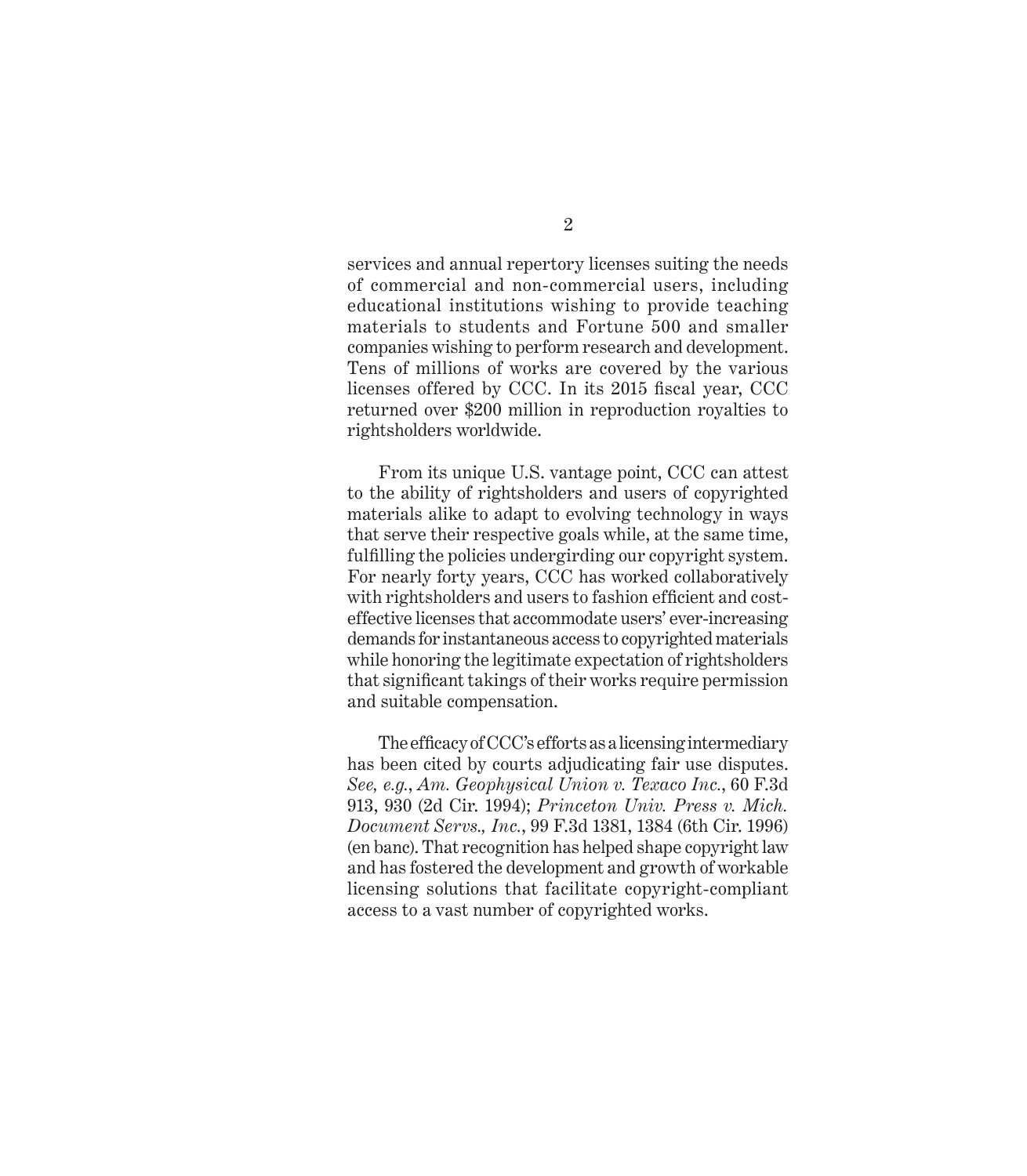**The International Federation of Reproduction Rights Organisations (IFRRO)**, headquartered in Brussels, and its 145 member organizations in 83 countries worldwide, represents millions of authors and publishers and several hundred million copyrighted text and image works. IFRRO endeavors to increase the lawful use of such works and to eliminate unauthorized copying by promoting efficient collective rights management through Reproduction Rights Organisations (RROs) to complement the efforts of authors, publishers, and other copyright owners. CCC, the U.S. RRO, as well as Petitioner The Authors Guild, are among IFRRO's members.

**Marybeth Peters** served as United States Register of Copyright from 1994 through 2010, the culmination of almost 45 years of distinguished service in the Copyright Office. Throughout her tenure, Ms. Peters helped shape the contours of copyright law – in the process educating courts, Congress, and the American public generally on the role of copyright law in our society. In fulfilling this role, Ms. Peters was responsible for monitoring how courts apply the fair use doctrine to changing technology. Her central concern in this regard was to ensure that core copyright policies, embodying the delicate balance between promoting broad dissemination of information and providing incentives to creative expression, not be eroded. Ms. Peters currently serves as a member of CCC's Board of Directors.

Amici are concerned that the Court of Appeals in this case misapprehended a key element of the fair use analysis, namely, the proper evaluation of market harm under the fourth fair use factor. By focusing unduly on the potential harm inflicted by Google's massive,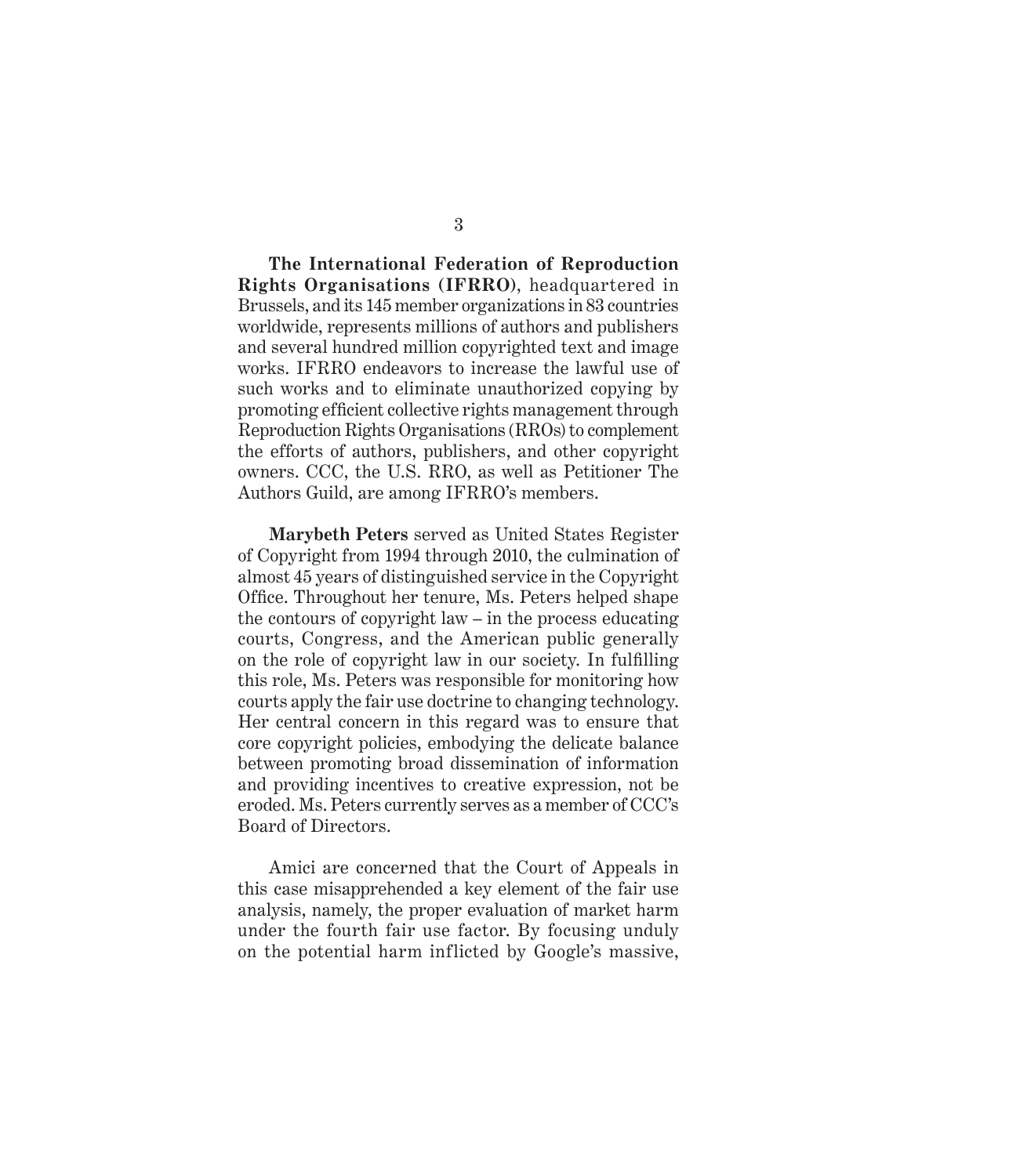systematic copying on *sales of Petitioners' books*, the Court of Appeals failed to account for the important role that derivative licensing markets, including those that reasonably might be expected to develop, properly play in establishing cognizable market harm (both present and potential) arising from unauthorized copying.

This Court's precedent mandates such a broader market-harm inquiry. *See, e.g.*, *Campbell v. Acuff-Rose Music, Inc.*, 510 U.S. 569, 592-93 (1994). Moreover, Amici's experience over many decades demonstrates both the economic importance to rightsholders of enabling such derivative licensing markets as well as the salutary role licensing solutions can play in effectuating the balancing of interests prescribed by copyright law. In Amici's view, the limited nature of the excerpts (snippets) of text copied from each of Petitioners' books that Google makes accessible via Google Books does not warrant giving short shrift to the potential derivative market for the right to operate a searchable index of such excerpts on the premise that the excerpts are "information" rather than protected expression. The Google Books project is built on a huge corpus of primarily copyright-protected works. Had the Court of Appeals recognized that this sort of commercial exploitation of copyrighted expression – however socially productive – is one that readily lends itself to being licensed, the fair use balance may well have come out differently.

Amici's concerns extend well beyond this case. If the Court of Appeals' market-harm analysis is left undisturbed – coming as it does from an influential court in matters of copyright – it will likely spawn myriad other unauthorized, technology-enabled exploitations of potentially vast

4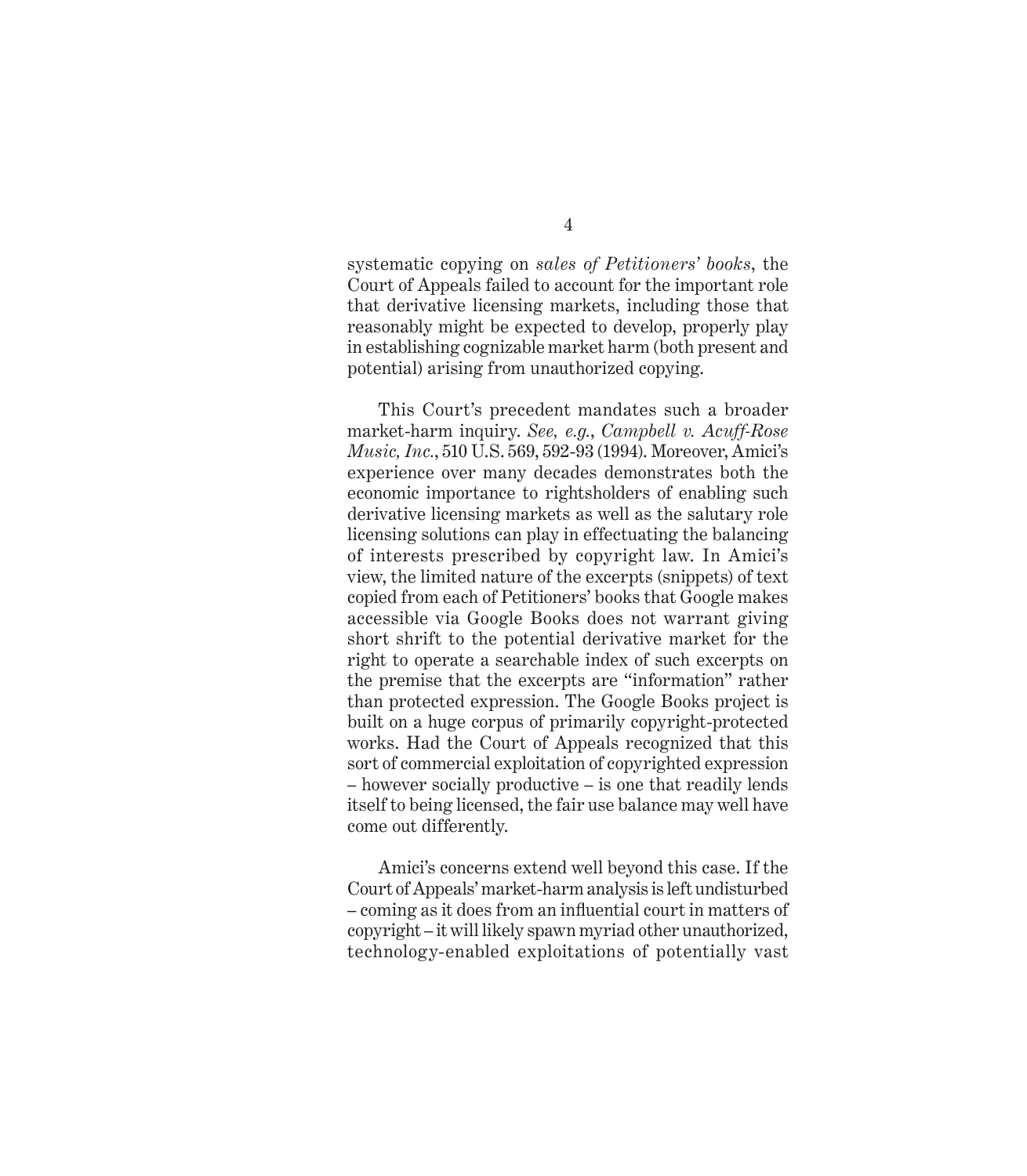amounts of copyrighted material, both here and abroad, on the premise that the uses to which these works are being put are socially valuable and do not directly compete with sales of the originals. Amici submit that this unduly narrow conception of market harm threatens to impair incentives to creative expression and warrants correction at this critical juncture in the development of digital commerce in general and of commercial databases of copyrighted material in particular.

#### **SUMMARY OF ARGUMENT**

The Court of Appeals erred in its analysis of market harm (the fourth statutory fair use factor). The court essentially set aside the large-scale, systematic copying of Petitioners' books by Google and found that Google's display of "snippets" of copied and indexed text in response to user searches did not cause cognizable market harm because the snippets were merely "information" and did not substitute for the original texts.

By focusing solely on the substitutability of the snippets for Petitioners' books, the Court of Appeals failed to heed this Court's instruction in *Campbell* that the market-harm inquiry must take into account derivative uses that the copyright owner "would in general develop or license others to develop." 510 U.S. at 592. Prior cases demonstrate that such derivative uses include the incorporation of verbatim fragments of copyrighted works into new works, whether or not the rightsholder has yet begun to exploit that particular derivative market.

If not corrected, the Court of Appeals' overly narrow conception of Petitioners' derivative rights threatens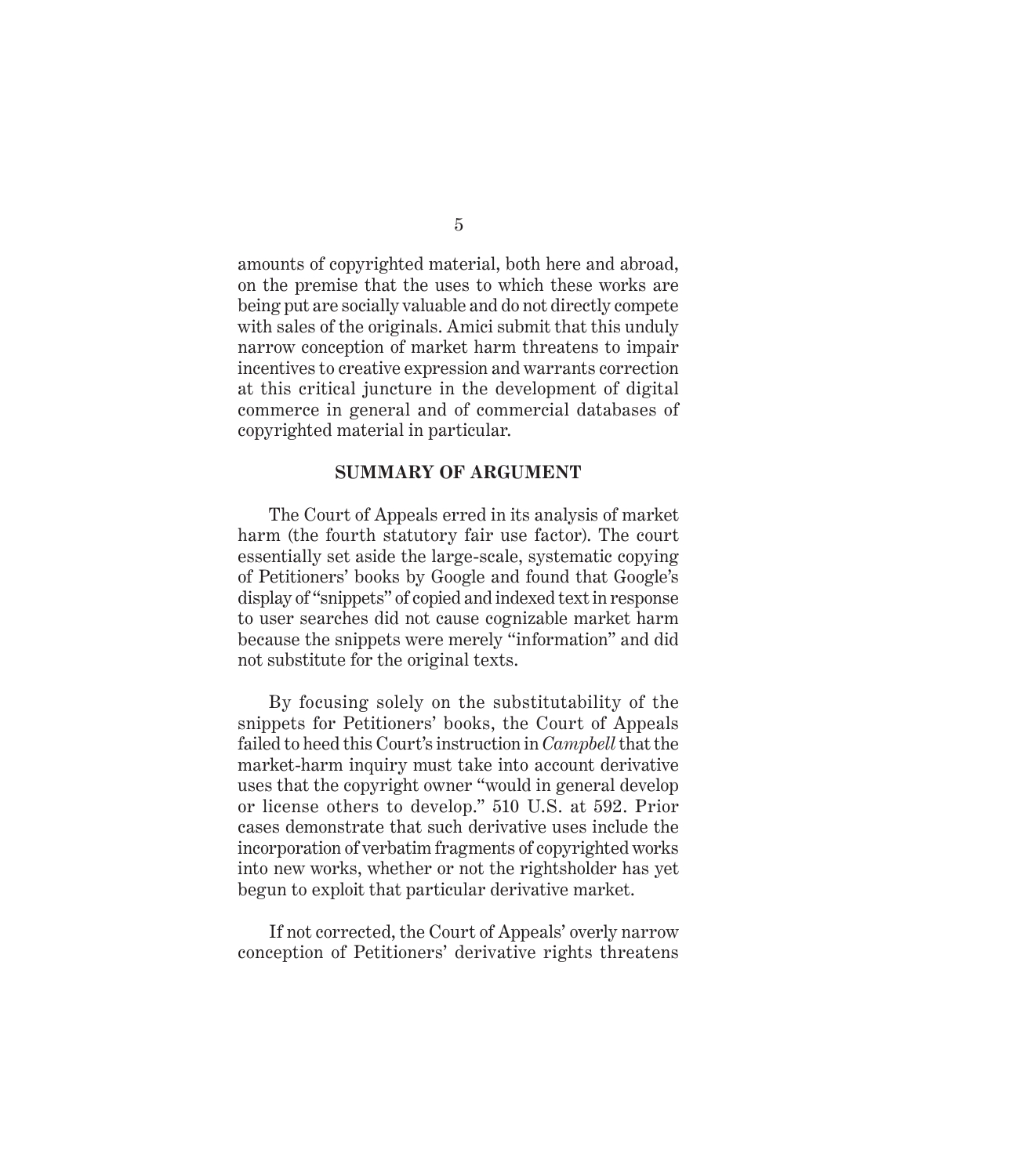to preempt the development of licensing solutions for commercial databases like Google Books that rely on massive copying of existing works without adding any creativity. Such products are not entitled to the fair-use latitude the Court of Appeals accorded to Google Books in this case.

#### **ARGUMENT**

### **I. SUBSTITUTABILITY FOR THE ORIGINAL WORK IS NOT THE SOLE MEASURE OF MARKET HARM**

The Court of Appeals' fair use analysis turned on its determination that the snippets of text displayed by Google Books in response to user searches do not substitute for Petitioners' books (or for substantial, licensable portions of them) because they are fragmentary bits of "information" about the books and do not provide a commensurate reading experience. *See, e.g.*, Pet. App. 33a ("the secondary use transformatively provides valuable information about the original, rather than replicating protected expression in a manner that provides a meaningful substitute for the original"). This lack of substitutability was the cornerstone of the court's finding of transformativeness under factor one (17 U.S.C. § 107(1)) as well as of no market harm under factor four (17 U.S.C.  $$107(4)$ ).

An initial concern is that the Court of Appeals' focus on the snippets effectively ignored the systematic unauthorized scanning of millions of entire copyrighted books by Google in order to populate the Google Books database and to compensate participating libraries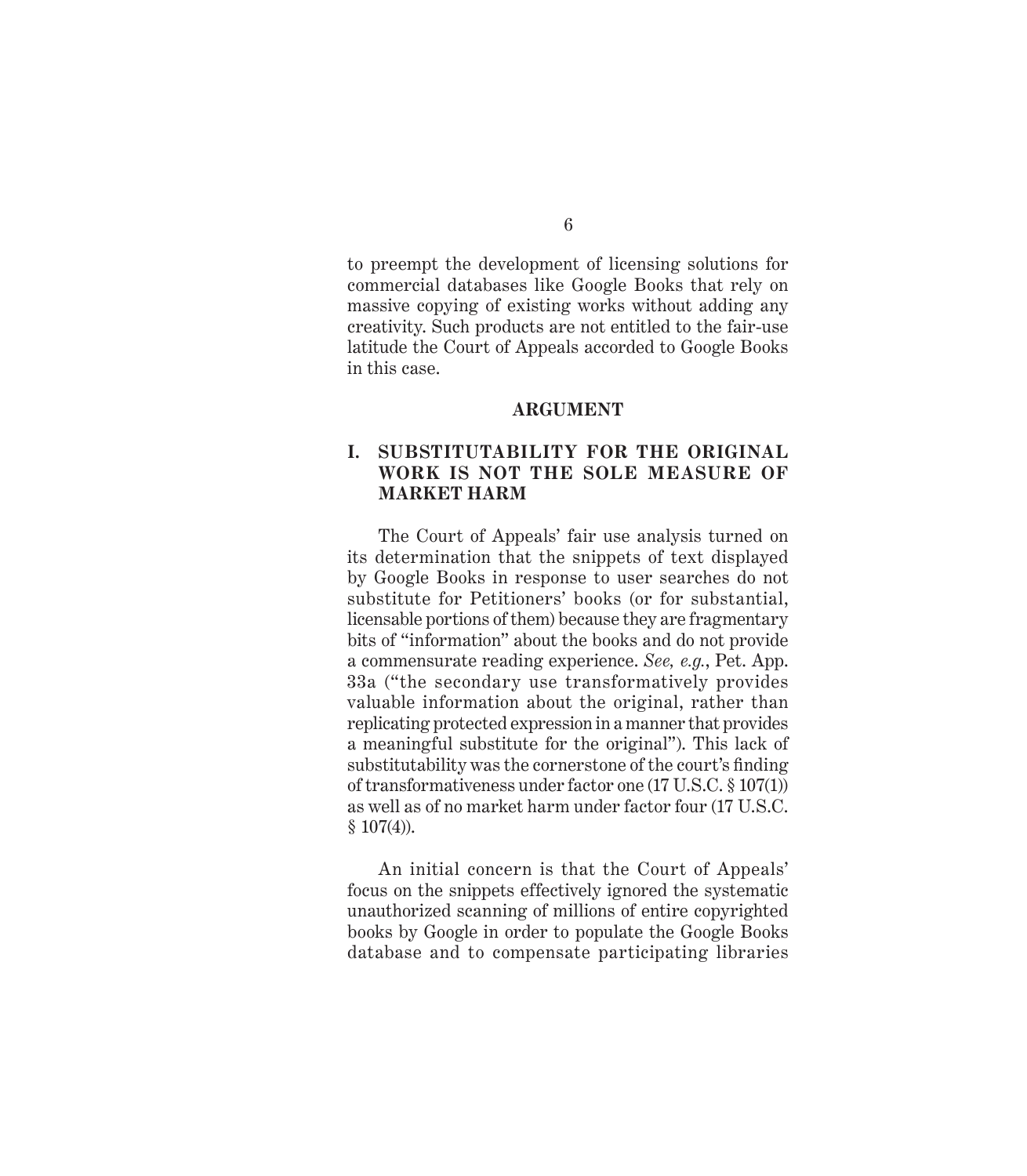with free copies of works in their collections. *See Pac. & S. Co. v. Duncan*, 744 F.2d 1490, 1497 (11th Cir. 1984) ("[E]ven if the story could not stand independent of the entire newscast, we could not ignore the fact that TV News Clips tapes virtually all of the broadcast on a daily basis."). At its essence, Google engages in what the Second Circuit referred to, in another case involving mechanical reproduction for research purposes, as "institutional, systematic copying . . . while avoiding the necessity of paying for license fees." *Am. Geophysical Union*, 60 F.3d at 916.

A further concern is with the Court of Appeals' labeling of Google's reproduction and display of snippets of Petitioners' expression as the extraction of "information" that assertedly does not impair Petitioners' copyright interests. By characterizing in this manner the end uses to which Google's massive unauthorized copying is put, the court conflated Google's conduct with that of Google Books users and accorded undue leeway to Google's combination of digital technology and "sweat of the brow" aggregation – a combination that does not involve the creation of original expression that fair use, and copyright law generally, is designed to encourage and protect.

This problematic deference to Google's enterprise is evident in the Court of Appeals' analysis of the fourth fair use factor, "the effect of the use on the potential market for or value of the copyrighted work." 17 U.S.C. § 107(4). The court's framing of the inquiry as whether the snippets displayed by Google would satisfy one *seeking to read the original work* without also considering whether Google Books impinges upon a market Petitioners "would in general develop or license others to develop," *Campbell*,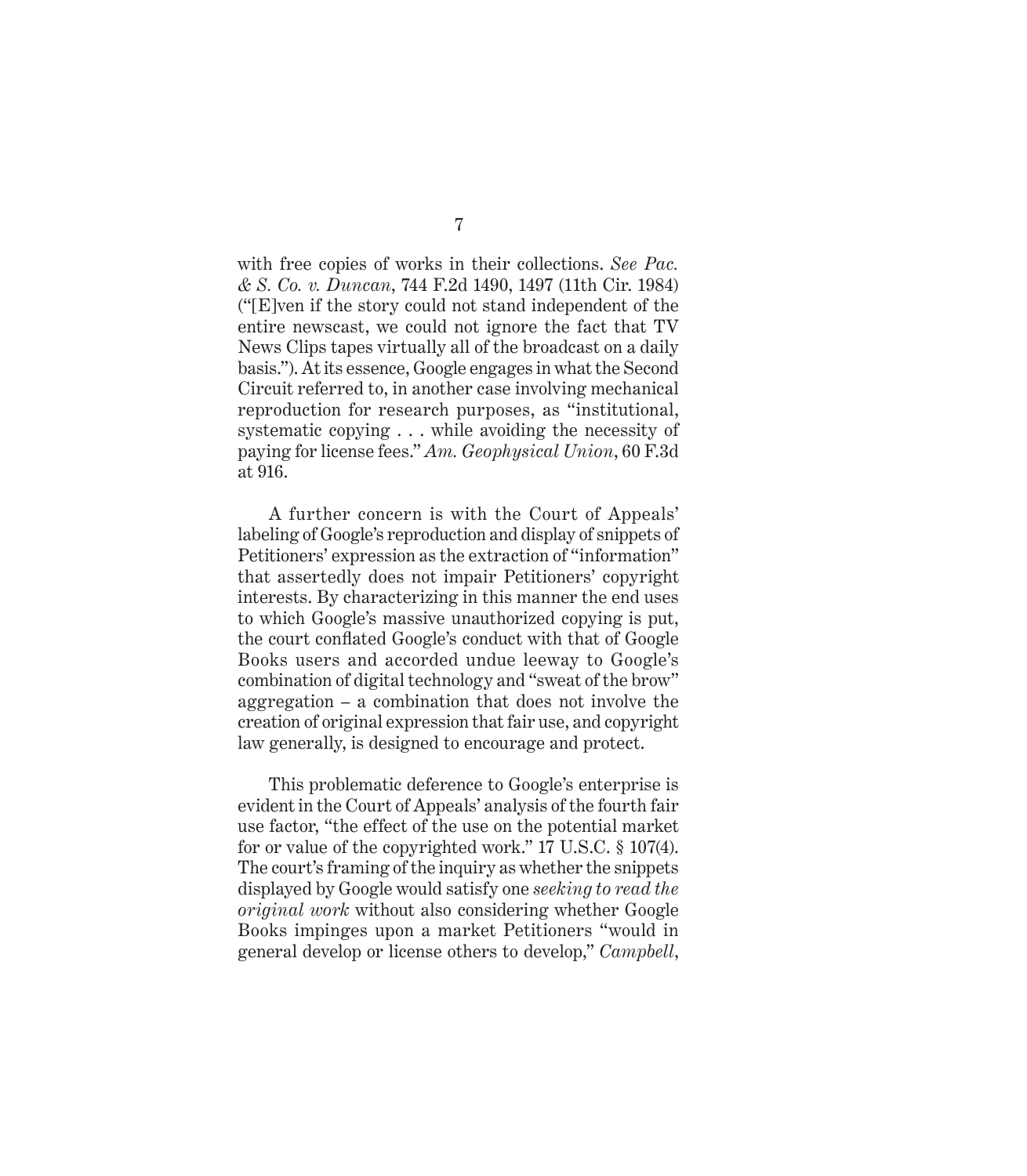510 U.S. at 592, was erroneous and potentially highly consequential. In failing to recognize the full scope of Petitioners' rights as described in *Campbell*, the Court of Appeals unduly circumscribed the scope of Petitioners' cognizable market harm. If not corrected, this error will lead to the loss of market opportunities by publishers and authors as Google and others engage in largescale reproduction of copyrighted works and defend the resulting products as "informational" databases that pose no threat to sales of the originals.

Earlier appellate rulings such as *Castle Rock Entm't, Inc. v. Carol Publ'g Group, Inc.*, 150 F.3d 132 (2d Cir. 1998), and *Video Pipeline, Inc. v. Buena Vista Home Entm't, Inc.*, 342 F.3d 191 (3d Cir. 2003), demonstrate the error in treating substitutability for the original work as the sole measure of market harm arising from the unauthorized use of verbatim "fragments" of copyrightable expression. The principle applied in these cases that limited verbatim copying is actionable where it intrudes on a potential derivative market should be at least as applicable to Google's database, which appropriated millions of copyrighted works without permission in circumstances where, the record shows, Petitioners and many other copyright rightsholders were willing to license Google's activity.

\* \* \*

In *Campbell*, this Court noted that the licensing of derivatives "is an important economic incentive to the creation of originals," 510 U.S. at 593, and it held that the market for potential derivative uses "includes . . . those that creators of original works would in general develop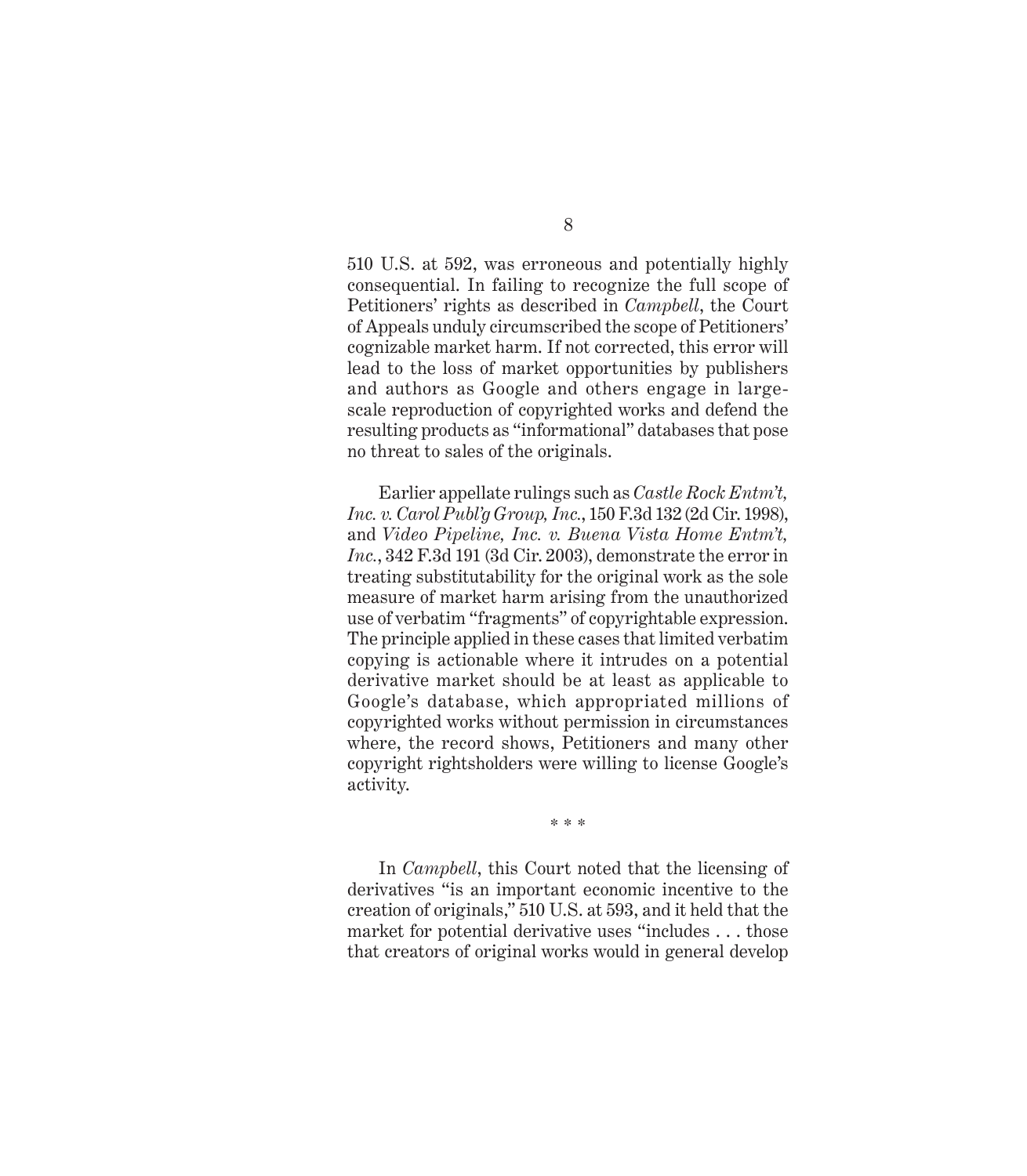or license others to develop." *Id.* at 592; *see also Am. Geophysical Union*, 60 F.3d at 930 ("an impact on potential licensing revenues for traditional, reasonable, or likely to be developed markets should be legally cognizable when evaluating a secondary use's 'effect upon the potential market for or value of the copyrighted work'") (quoting 17 U.S.C. § 107(4)).

In *Sony Corp. of Am. v. Universal City Studios, Inc*., 464 U.S. 417 (1984), this Court made clear that the evaluation of *potential* market harm that the statute directs requires assessing the consequences of the challenged use *should it become widespread*. The Court emphasized (even in the noncommercial setting presented there) that

[a]ctual present harm need not be shown . . . [n]or is it necessary to show with certainty that future harm will result. What is necessary is a showing by a preponderance of the evidence that *some* meaningful likelihood of future harm exists. If the intended use is for commercial gain, that likelihood may be presumed.

*Id.* at 451 (emphasis in original).

The Court of Appeals in this case failed to adhere to these precepts in its analysis of market harm. It stated instead that the guiding criterion was whether the use resulted in "widespread revelation of sufficiently significant portions of the original as to make available a significantly competing substitute." Pet. App. 40a. The court concluded, based on its findings as to the length of and limits on the snippets, that because the Google Books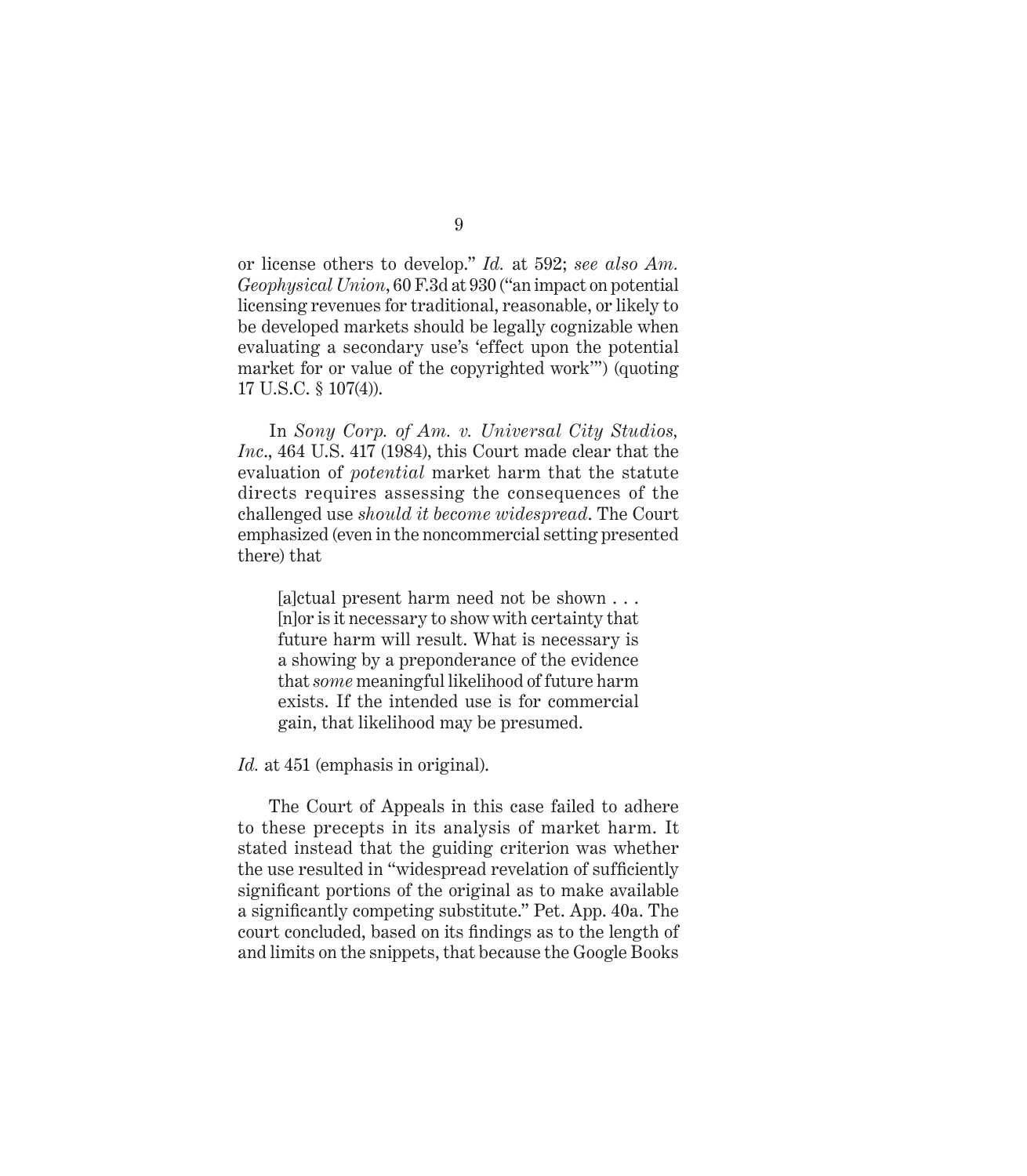snippet function does not offer a "competing substitute," it "does not threaten the rights holders with any significant harm to the value of their copyrights or diminish their harvest of copyright revenue." *Id.* 

By identifying substitutability for the original work as the sole measure of cognizable market harm, the Court of Appeals disregarded the teaching of *Campbell* and *Sony* that potential market harm also may be found in likely impairment of future licensing markets, especially if the challenged use "should become widespread." *Sony,*  464 U.S. at 451; *see also Harper & Row Publishers, Inc. v. Nation Enters.*, 471 U.S. 539, 568 (1985). The Court of Appeals appears to have elided this branch of the market-harm analysis by deeming Google's "snippet view" function to be purely informational and, accordingly, as not implicating Petitioners' copyright rights. Among other flaws, this conclusion leapfrogs the fact that Google built its database by systematically copying millions of copyrighted books in their entirety. In addition, the court's benign characterization of the snippets as information relies improperly on *how the snippets are used* rather than on the unauthorized copying and display engaged in by Google. *See Princeton Univ. Press*, 99 F.3d at 1386 & n.2 ("[T]he use of the materials by the students is not the use that the publishers are challenging  $\dots$  [I]f the fairness of making copies depends on what the ultimate consumer does with the copies, it is hard to see how the manufacture of pirated editions of any copyrighted work of scholarship could ever be an unfair use.")

Prior court of appeals rulings have recognized the infringing nature of comparable takings. *Video Pipeline, supra*, involved a searchable database of movie preview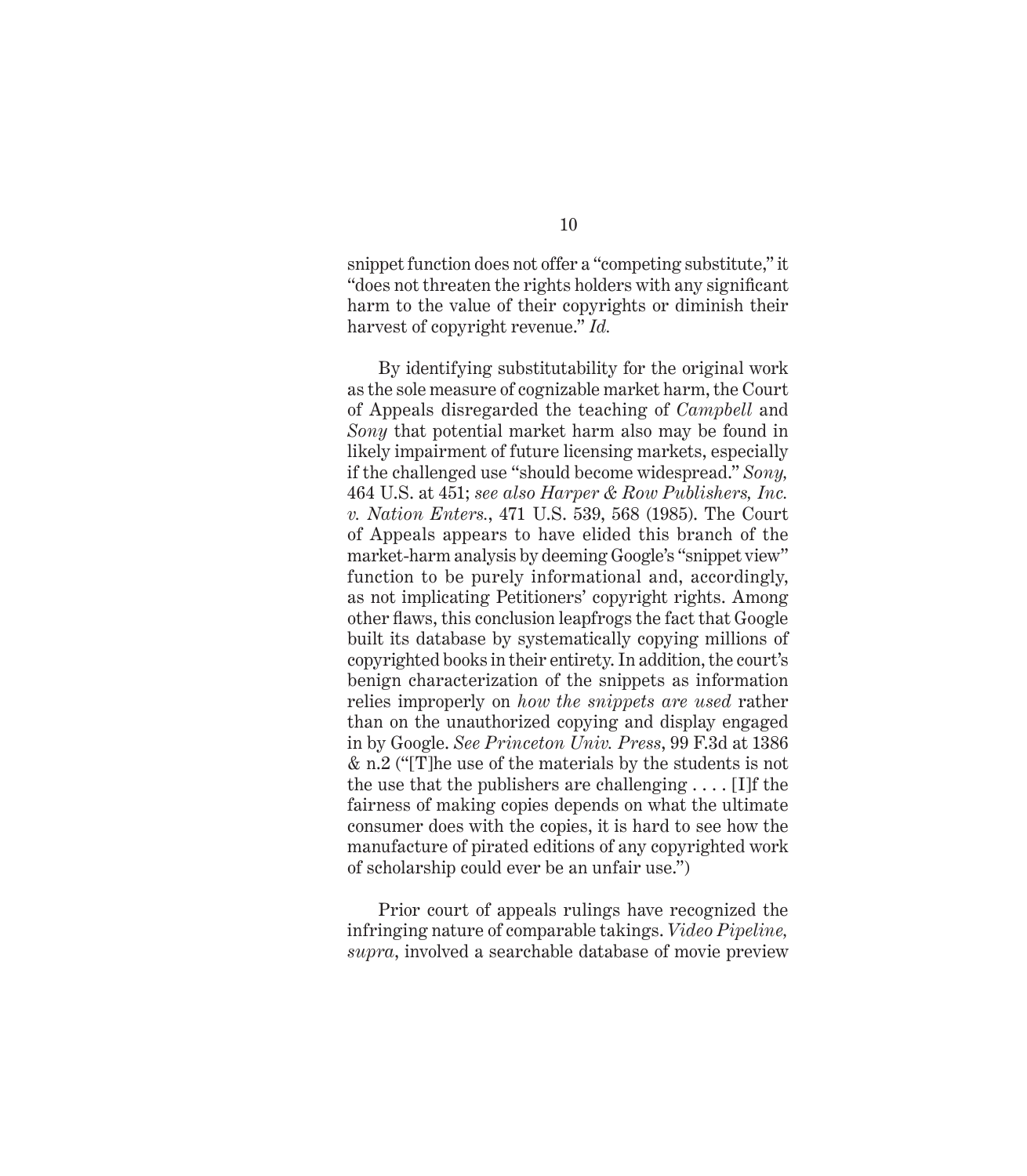clips created by declaratory judgment plaintiff Video Pipeline. Similar to the Court of Appeals' characterization of Google Books, Video Pipeline argued that its preview clips provided information about the movies rather than duplicating the aesthetic or entertainment experience of Disney's original movies. *See* 342 F.3d at 198. The Third Circuit found, however, that the clips impaired Disney's market for derivative works, citing, *inter alia*, Disney's use of its own trailers to draw traffic to its website. *Id.* at 202. Also notable is the Third Circuit's holding that the copyright owner's right to make derivatives encompassed a database of excerpts from its original expressive works. The database of preview clips was found to impair the copyright owner's derivative market despite the absence of any claim that the clips were substitutes for the Disney movies.

The Court of Appeals' undue reliance here on substitutability for the original work as a proxy for market harm is also demonstrated by comparison to the Second Circuit's earlier evaluation of the potential derivative licensing market in *Castle Rock*, *supra*. That case involved an unauthorized trivia quiz book, the *Seinfeld Aptitude Test* (the "*SAT*"), based on the *Seinfeld* television series, which attracted an infringement suit by the producers of *Seinfeld*. The book contained 643 trivia questions and answers, drawn from 84 of the 86 *Seinfeld* episodes, about events and characters depicted in *Seinfeld*, including 211 multiple choice questions in which only one out of three to five answers was correct. The court found that the *SAT* copied "fragments of *Seinfeld*," *id.* at 138, and it recited the defendant's contention that the *SAT*'s sequence had "no relationship to the sequences of any of the *Seinfeld*  episodes," since it was "a totally random and scattered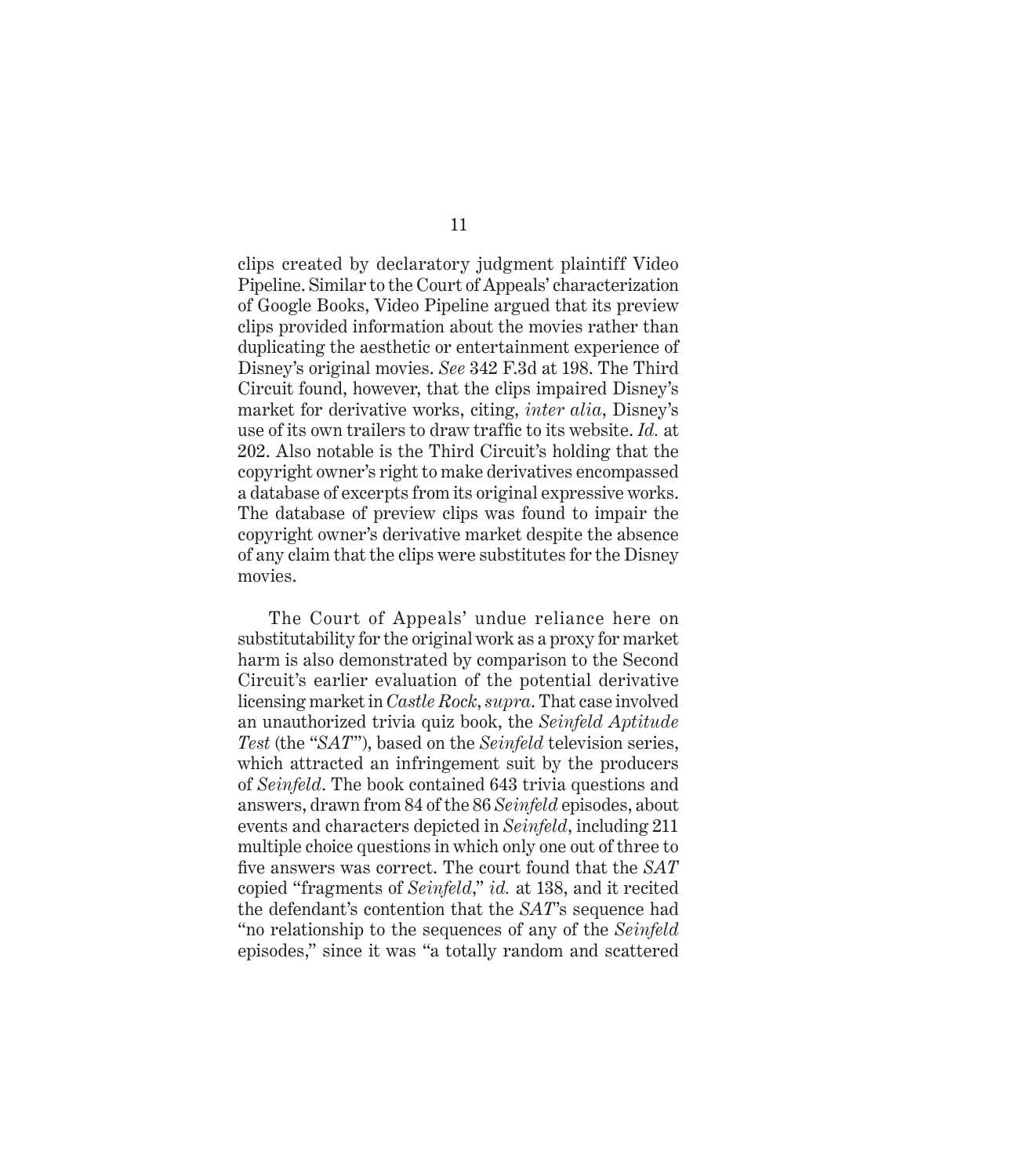collection of questions relating to events that occurred in the shows." *Id.* at 140. As a result, "no *SAT* reader could plausibly 'construct' in his or her mind the plot of any *Seinfeld* episode, nor any of *Seinfeld*'s settings . . . nor even the four principal *Seinfeld* characters," nor did the *SAT* "'[duplicate] the fundamental essence or structure' of *Seinfeld*." *Id.* (citation omitted).

Nevertheless, in terms of market harm, the *Castle Rock* court noted that the test must account for harm to the market for works that the creator of the original work "would in general develop or license others to develop." *Id.*  at 145 (quoting *Campbell*, 510 U.S. at 592). Although the plaintiff had shown "little if any interest in exploiting th[e] market for derivative works based on *Seinfeld*," the court stated that copyright law "must respect that creative and economic choice," *id.* at 145-46, and it concluded that the *SAT* was "likely to fill a market niche that Castle Rock would in general develop," as it was neither "critical of the program" nor a parody of it. *Id*. at 145.

The reasoning of *Castle Rock* should apply *a fortiori*  to Google Books. In *Castle Rock* a "random and scattered collection" of fragments from *Seinfeld* was held to be infringing despite the fact that it did not substitute for the original and was incorporated in a quiz book that indisputably was an original work of expression. In contrast, Google's display of "fragmentary and scattered" snippets of text from Petitioners' books lacks any creative contribution by Google whatsoever.

Another ruling involving a searchable online database designed to provide verbatim excerpts from copyrighted works, *Associated Press v. Meltwater U.S. Holdings,*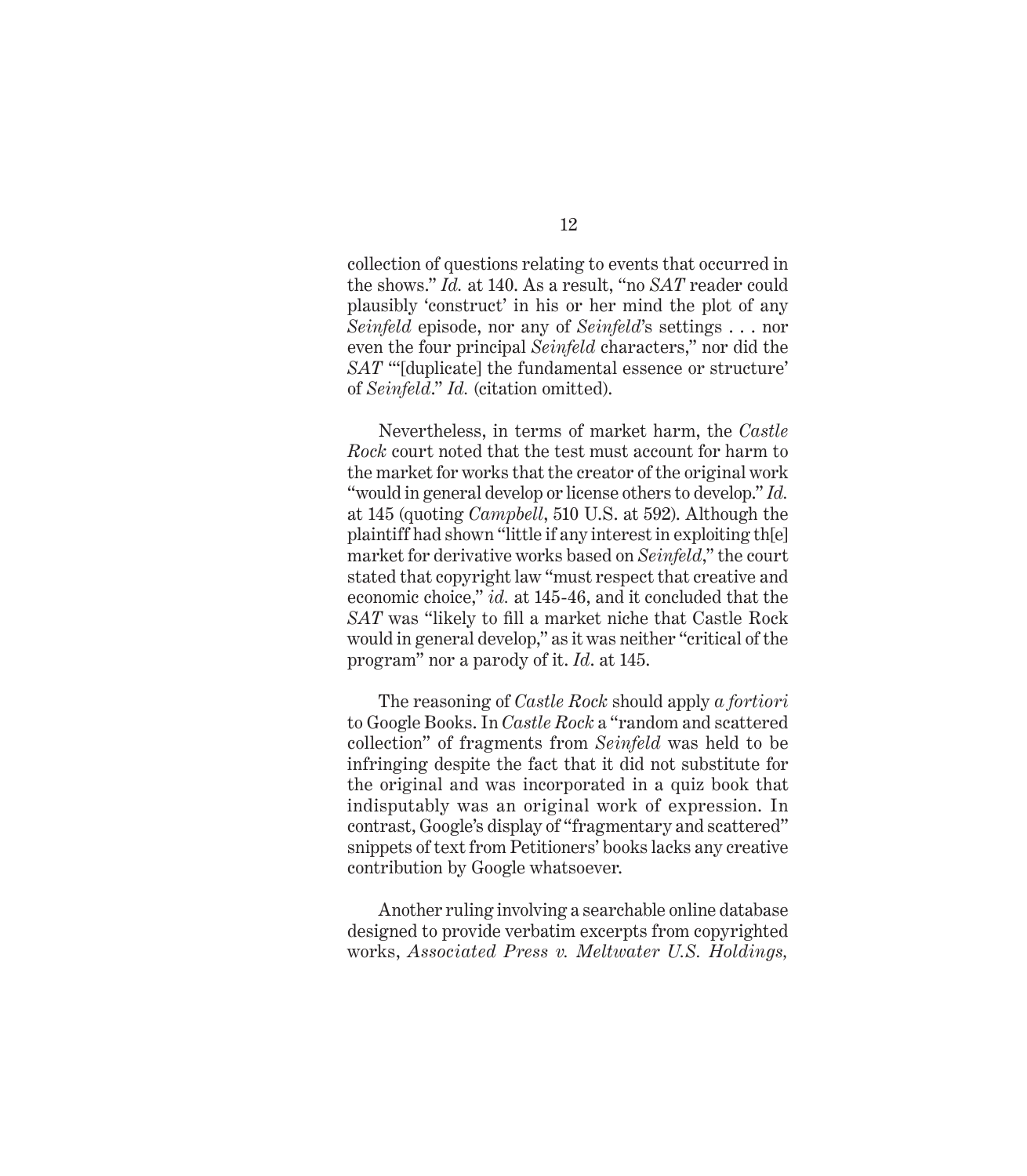*Inc.*, 931 F. Supp. 2d 537 (S.D.N.Y. 2013), further calls into question the arbitrariness of the Court of Appeals' treatment of the Google Books snippets as legally innocuous "information." The defendant, Meltwater, used a computer program to scrape and index news articles on the Internet and provide short excerpts of them to subscribers in response to keyword searches. The district court found that the defendant's use of a computer program to capture and republish segments of text from copyrighted news articles, with no added commentary, was not transformative and that the use "deprive[d] AP of a licensing fee in an established market for AP's work." *Id.* at 561.

As compared with the findings in the foregoing cases, the Court of Appeals' determination in this case that Google Books snippet view does not implicate Petitioners' copyright rights at all appears arbitrary; more important, it risks undermining the development of future licensing markets that can help fulfill the incentive-creating purpose of copyright law.

### **II. THE COURT OF APPEALS FORECLOSED A LEGITIMATE LICENSING MARKET**

As noted, the Court of Appeals excused the lack of creativity/originality in Google Books by characterizing its provision of limited snippets of text in response to each search as informational and not substitutional. This analytic perspective drove the court's finding that Google's technological ingenuity and "sweat of the brow" effort in scanning entire library collections trumped the systematic, unauthorized, verbatim copying and use of Petitioners' creative expression, even though the Second Circuit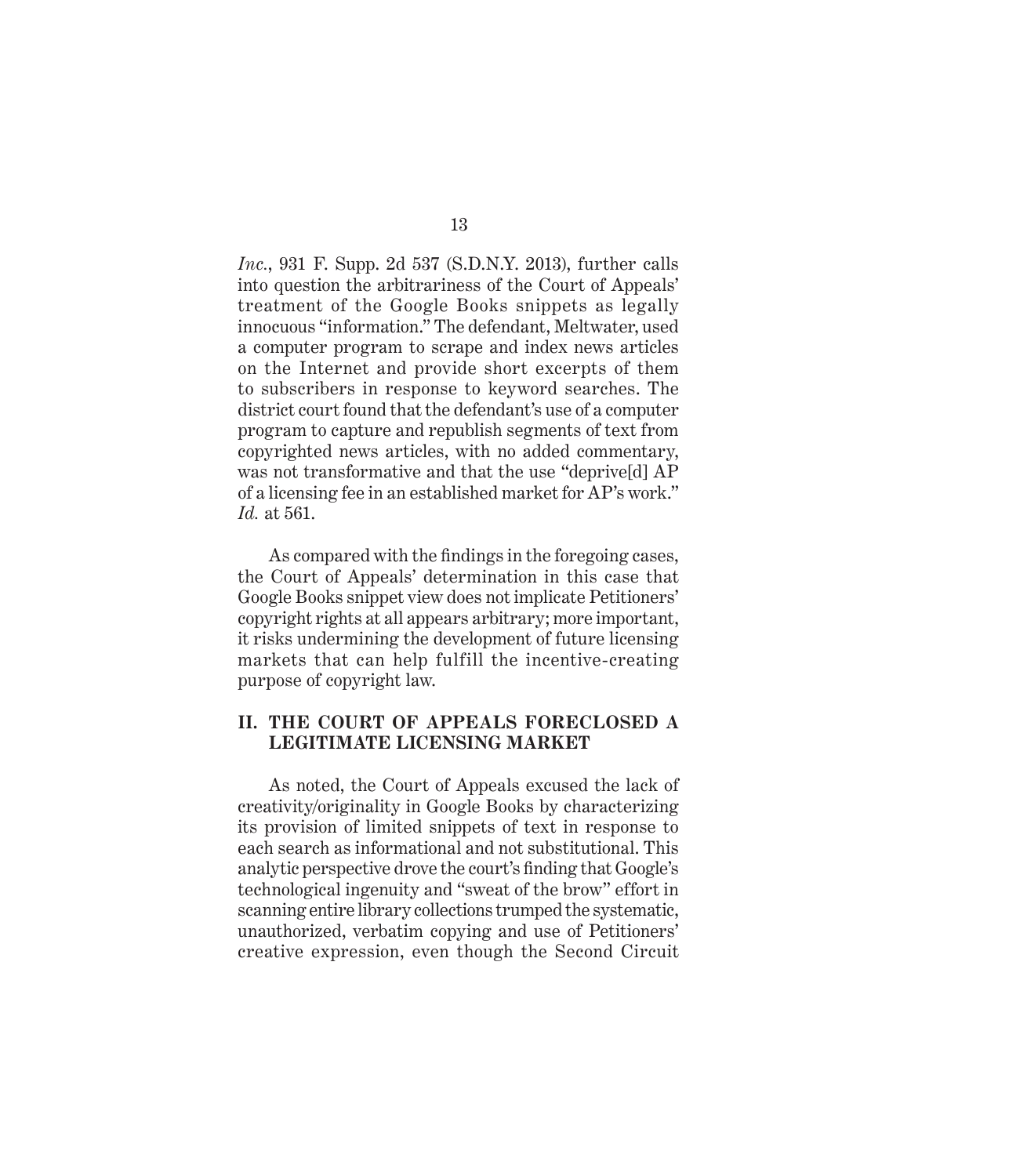has recognized that "[m]echanical 'copying' of an entire document . . . is obviously an activity entirely different from creating a work of authorship." *Am. Geophysical Union*, 60 F.3d at 917. The Court of Appeals' focus on the functionality of snippet view led it to assign dispositive significance to characteristics of Google Books that are not among those protected by copyright law – the goal of which is to incentivize creativity, not resourcefulness or effort. *See, e.g.*, *Harper & Row,* 471 U.S. at 558 ("By establishing a marketable right to the use of one's expression, copyright supplies the economic incentive to create and disseminate ideas."); *Eldred v. Ashcroft*, 537 U.S. 186, 219 (2003) (copyright "spur[s] the creation and publication of new expression"). A consequence of this deviation from basic copyright principles is to preclude the development of a licensing market that would fairly accommodate the commercial interests of Google (and other for-profit database creators), on the one hand, and those of authors and publishers, on the other.

It is "indisputable that, as a general matter, a copyright holder is entitled to demand a royalty for licensing others to use its copyrighted work," *Am. Geophysical Union*, 60 F.3d at 929, and Google Books should not be an exception to this general rule. Google concededly copied without permission a vast number of copyrighted works, without which the Google Books database would not exist. Moreover, whatever might be said as to the purposes for which users may access the database, Google's snippet view indisputably displays verbatim portions of copyrighted works.<sup>2</sup>

<sup>2.</sup> Any suggestion that Google does not have the wherewithal to pay a market-determined price for copyright permissions is not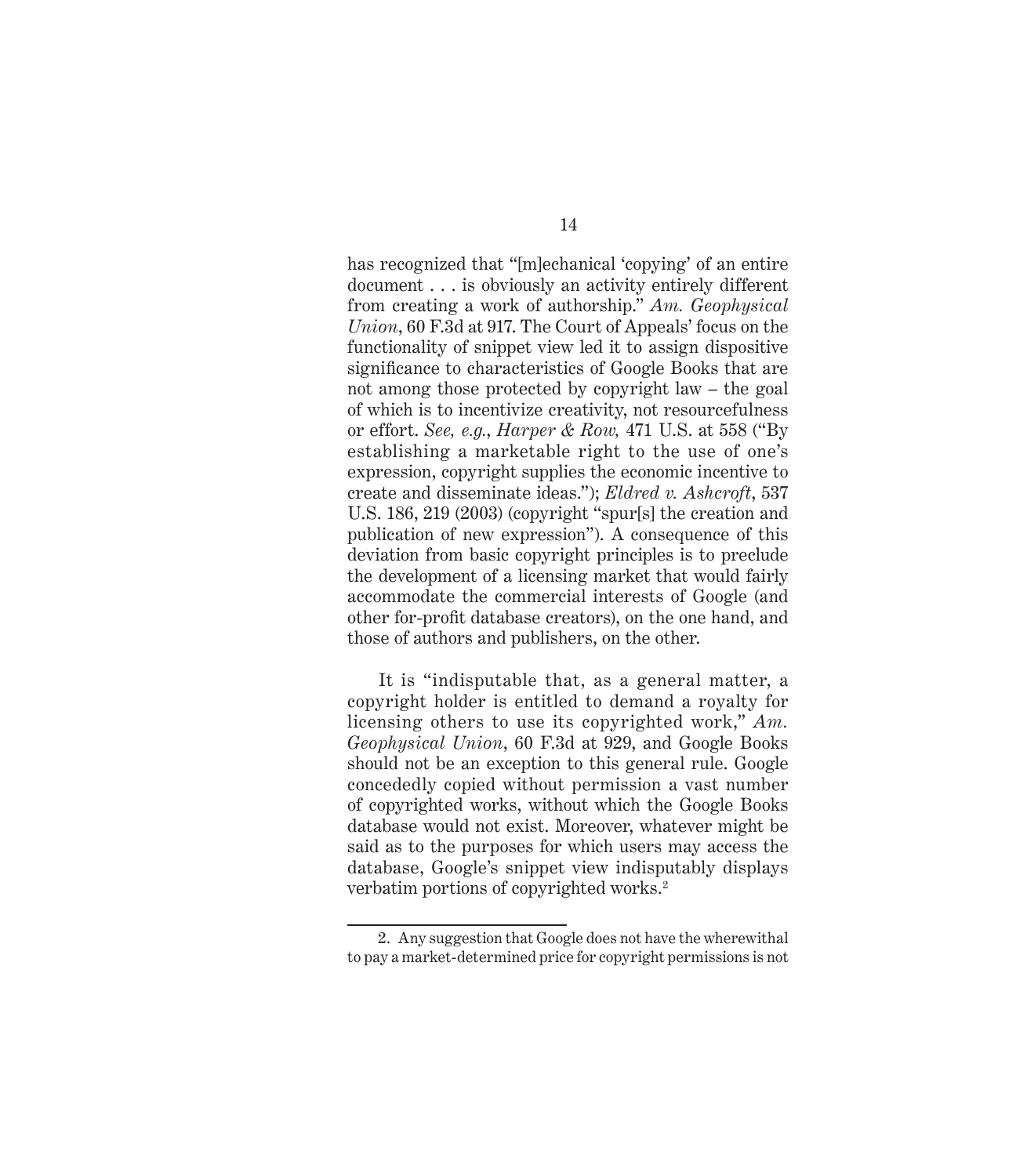Google's straight copying for a commercial purpose is a use it is reasonable to permit the copyright owner to develop or license others to develop. *See Campbell*, 510 U.S. at 592. This conclusion does not suffer from the "vice of circular reasoning," *Am. Geophysical Union*, 60 F.3d at 931, that results from finding market harm in any use the copyright owner presently licenses or *claims the right* to license. That concern, indisputably present in cases involving works of criticism, as to which the law "recognizes no derivative market" because of the "unlikelihood that creators of imaginative works will license critical reviews or lampoons" of their works,  $Campbell$ , 510 U.S. at 592,<sup>3</sup> is not present in this case.

In fact, publisher participation in the Google Books Partner Program, through which publishers and authors can make designated portions of their books (between 20 percent and the entire book) available for free preview on Google, indicates receptivity by the very rightsholders whose interests are at stake in this case to partnering with Google in appropriate circumstances. It surely is "not obvious" why it is "fair for [Google] to avoid having to pay at least some price to copyright holders" for the

3. *See also Castle Rock*, 150 F.3d at 145 n.11 ("copyright owners may not preempt exploitation of transformative markets, which they would not '*in general* develop or license others to develop'") (emphasis in original).

credible. Google was prepared to pay both Petitioner and other authors and publishers who sued over the Google Book Search initiative \$125 million to resolve the case and obtain online access to their works. *See* Stephanie Condon, "Google reaches \$125 million settlement with authors", CNET (Oct. 28, 2008), http:// www.cnet.com/news/google-reaches-125-million-settlement-withauthors/ (accessed Jan. 27, 2016).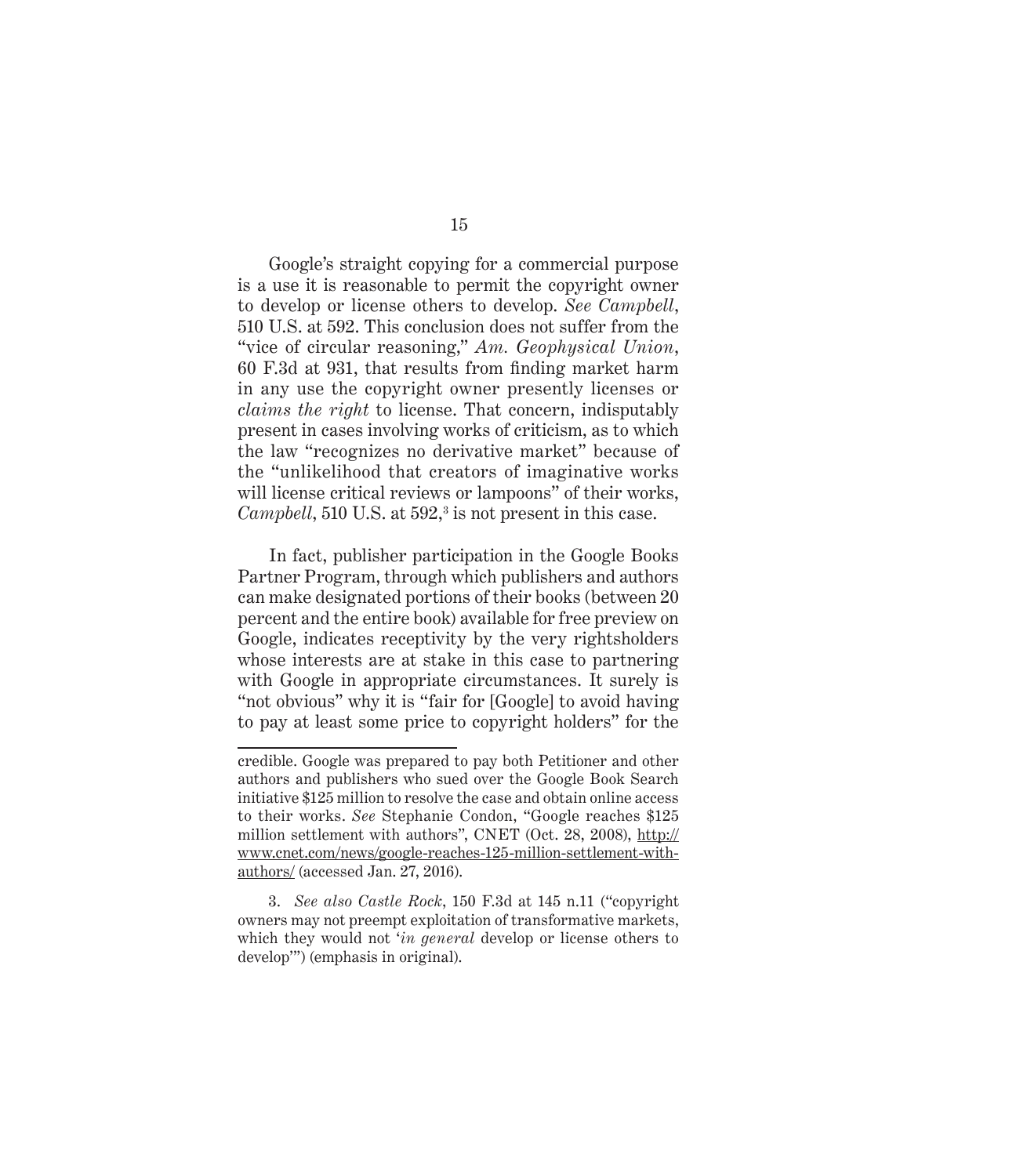right to copy their books for commercial purposes. *Am. Geophysical Union*, 60 F.3d at 922.

In proceeding without rightsholder permission, Google preempted the development of a market for such permission. The record contains expert opinion that if Google's uses were held not to be fair use, "the market would intervene," and "one or more [Collection Management Organizations] (with proper authorization from rights holders)," such as CCC, "would license Google (and potentially others) to scan, distribute and display copyrighted works." Report of Prof. Daniel Gervais, Ex. 37 to Declaration of J. Zach, at 3 ¶ 11, *The Authors Guild, Inc. v. Google, Inc.*, No. 05-CV-8136 (S.D.N.Y. Aug. 3, 2012), ECF No. 1053-6.

Indeed, until it abandoned the effort in May 2008, Microsoft, another major technology company, was pursuing a book digitization project similar to Google Books but for the fact that Microsoft did not scan or display copyrighted books without permission of the copyright owner. *See* Miguel Helft, "Microsoft Will Shut Down Book Search Program," N.Y. Times (May 24, 2008), http://www.nytimes.com/2008/05/24/technology/24soft. html (accessed Jan. 27, 2016) (suggesting that Microsoft was retrenching "in the face of competition from Google"); Microsoft, "Book search winding down," Bing Search Blog (May 23, 2008), https://blogs.bing.com/search/2008/05/23/ book-search-winding-down/ (accessed Jan. 27, 2016).

As the Microsoft initiative indicates, the need for a licensing regime applicable to mass digitization is real, but progress toward realizing such a regime is obstructed by the Court of Appeals' endorsement of Google's decision to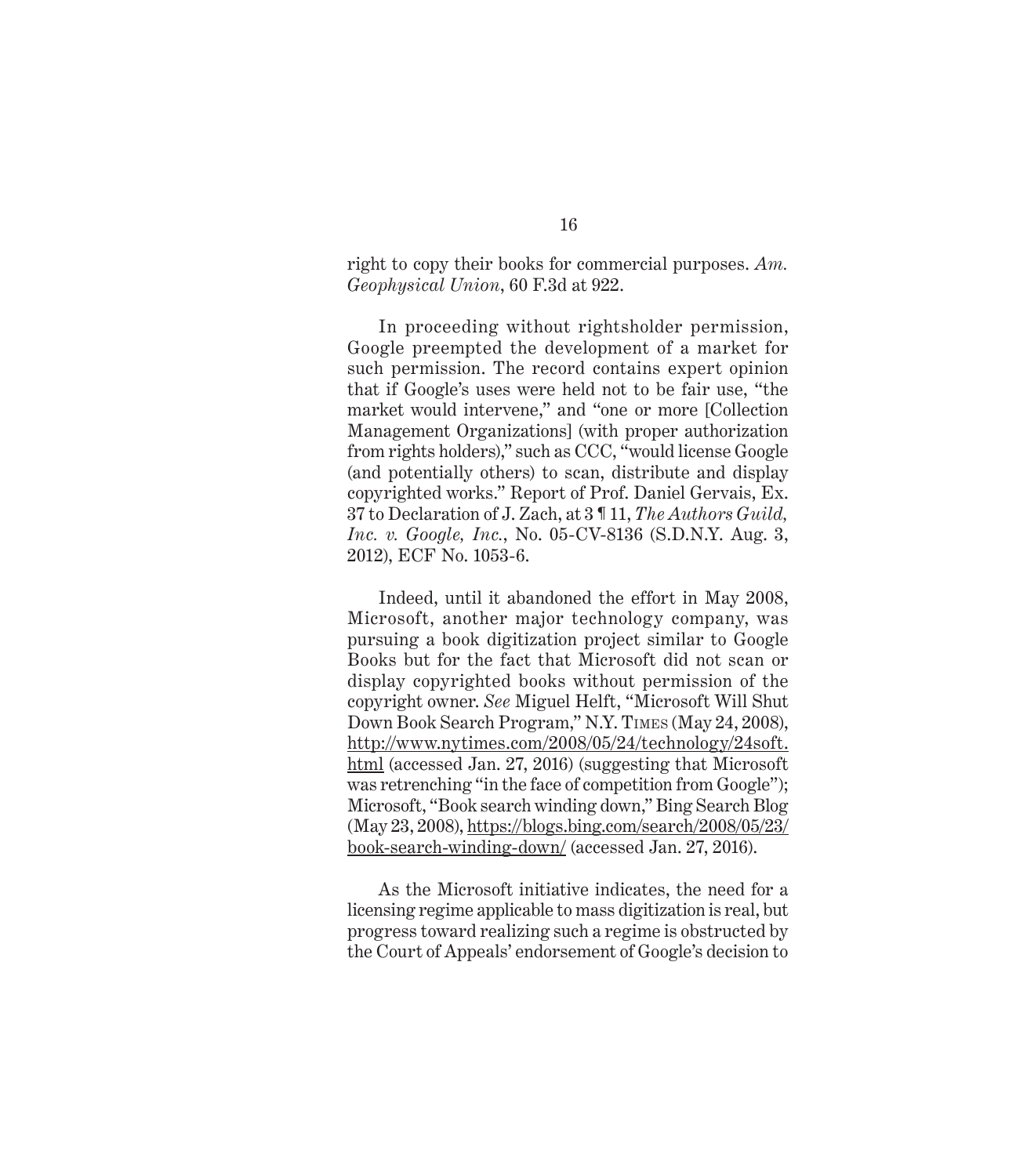circumvent the permissions process altogether and thus deprive the rightsholders of the associated revenue. *See Am. Geophysical Union v. Texaco, Inc.*, 802 F. Supp. 1, 18 (S.D.N.Y. 1992), *aff'd*, 60 F.3d 913 (2d Cir. 1994) ("If court rulings established that the existing practice of making photocopies violates plaintiffs' copyright, Texaco would resort to one or more of these [licensing] procedures . . . and add significantly to the plaintiffs' revenues and the value of its copyrights").

As in *Castle Rock*, other appellate courts have accounted for the "potential market for or value of" copyrighted works, as the statute directs, *see* 17 U.S.C. § 107(4), by refusing to allow unlicensed first-movers to occupy the field with respect to new derivative uses of copyrighted works. For example, in *Pac. & S. Co., supra*, the Eleventh Circuit considered a television news monitoring service that copied and sold segments of television news broadcasts – a use that was "neither productive nor creative in any way." 744 F.2d at 1496. The court found it immaterial that the plaintiff television station did not market video copies of its news stories because the defendant used the broadcasts "for a purpose that WXIA *might* use for its own benefit," *id.* (emphasis added), and the defendant's use therefore "compete[d] with WXIA in a potential market and thereby injure[d] the television station." *Id.* at 1496-97.

The social utility of new information technologies should not obscure the extent to which they intrude on the exclusive rights of copyright owners, nor can the perceived logistical challenges of securing the rights necessary to assemble massive aggregations of copyrighted works justify excusing the need to do so. Amici's experience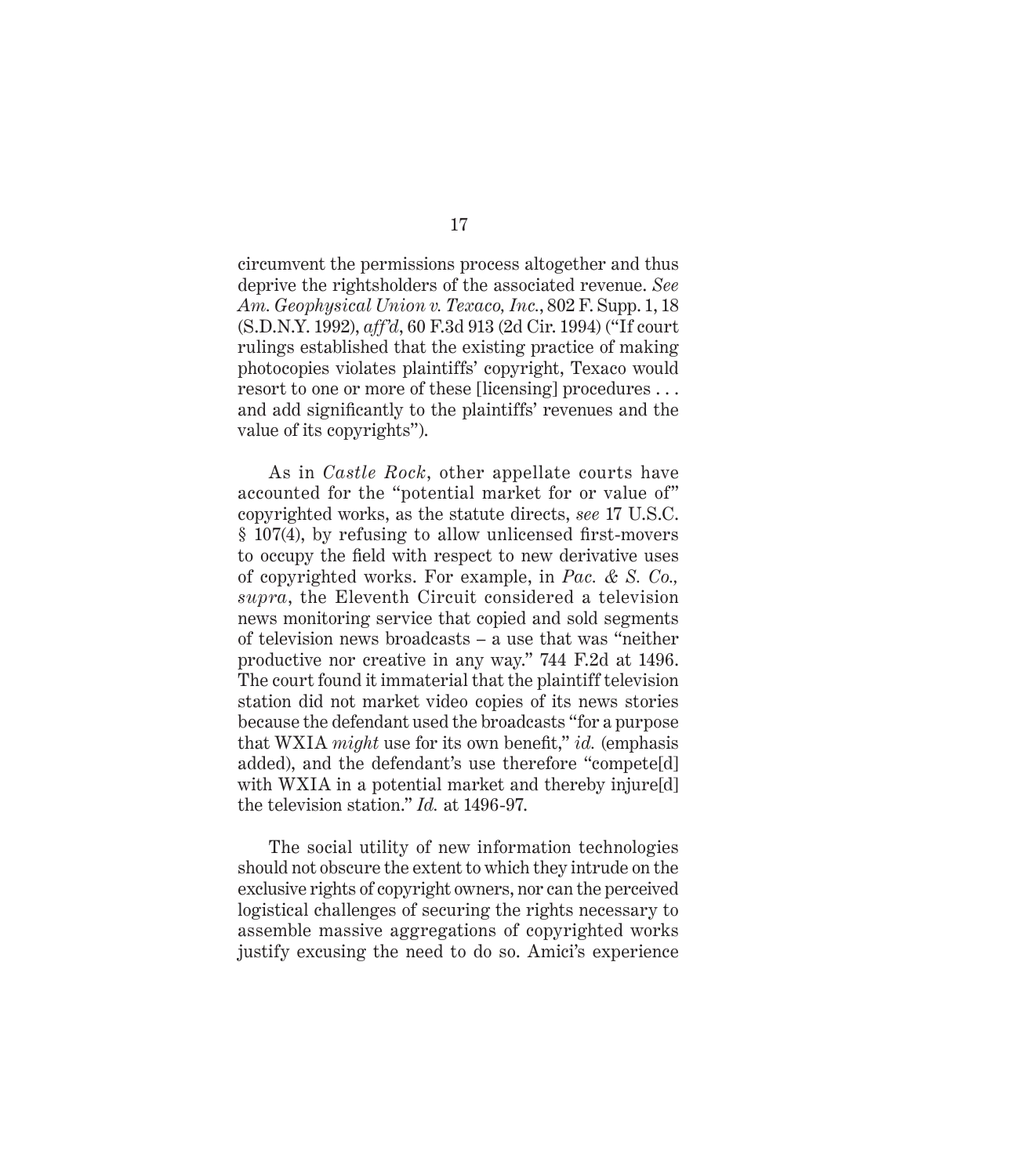throughout a period of rapid technological advances has been that the imperatives of new technology need not upset the delicate balance established by copyright law of securing just rewards to creators of copyrighted expression in order to promote the broad dissemination of ideas. These twin imperatives can and should be harmonized, including through robust licensing markets.

Persuasive copyright authority amply supports these tenets. In *American Geophysical Union*, the Second Circuit found that the photocopying and archiving of scientific journal articles by scientist-employees of defendant Texaco so that the articles would be "available for later reference as needed," 60 F.3d at 915, fell within the scope of the existing "workable market for institutional users to obtain licenses" for the right to make such copies – which was at the time administered primarily by CCC. *Id.* at 930. The court found that the potential licensing revenues generated by this market were appropriately considered in the fair use analysis. *See id*. Here, in contrast, by equating market harm with substitutability for the original work, the Court of Appeals effectively granted *carte blanche* to a research tool more technologically advanced than the systematic photocopying at issue in *American Geophysical Union* but one that should no differently be subject to the development of a "workable market" — one that will efficiently reconcile the respective rights and interests of rightsholders and those of the proprietors of new digital information tools. CCC has performed precisely this role in relation to other forms of reproduction and distribution of text-based materials in the aftermath of prior fair use rulings.